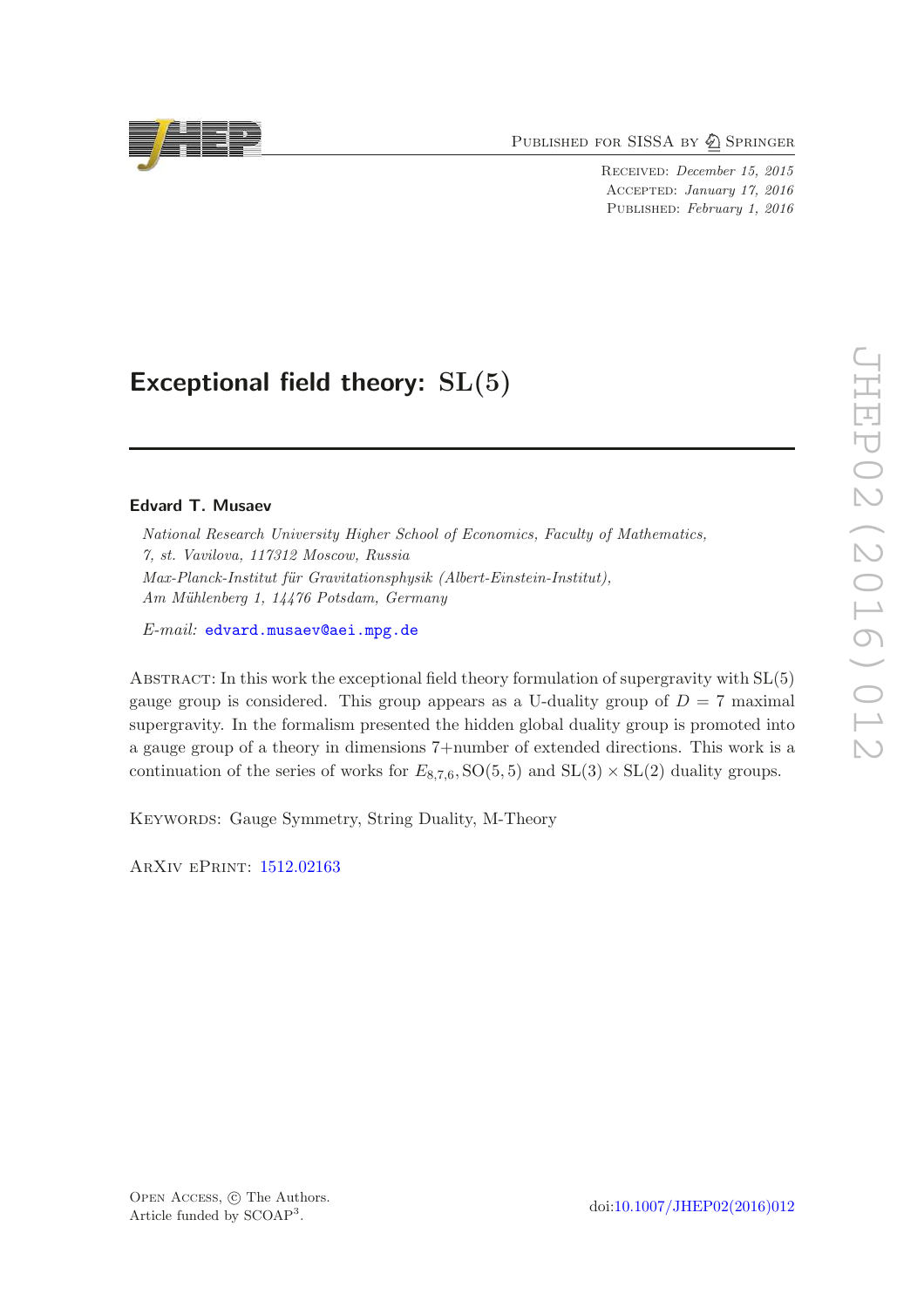# Contents

| 1 Introduction                                                                                                                                             | $\mathbf{1}$                   |
|------------------------------------------------------------------------------------------------------------------------------------------------------------|--------------------------------|
| 2 Supergravity in $D = 7$                                                                                                                                  | 3                              |
| 3 Tensor hierarchy and Bianchi identities                                                                                                                  | 3                              |
| 4 Covariant exceptional field theory<br>Kinetic Lagrangian and invariant potential<br>4.1<br>4.2 Topological Lagrangian<br>4.3 $D = 6 + 1$ diffeomorphisms | $\overline{7}$<br>8<br>9<br>10 |
| 5 Embeddings of $D=11$ and Type IIB supergravity                                                                                                           | 13                             |
| 6 Discussion and outlook                                                                                                                                   | 16                             |
| A Notations and conventions                                                                                                                                |                                |
| B The algebra of $SL(5)$                                                                                                                                   | 18                             |
| C Useful identities                                                                                                                                        | 19                             |
| D Gauge invariance of the topological Lagrangian                                                                                                           | 20                             |

# <span id="page-1-0"></span>1 Introduction

The construction of Extended Geometry appeared in a series of works [\[1](#page-22-0)[–6\]](#page-22-1) and many others has got a lot of attention recent years in particular in the context of string cosmology [\[7](#page-22-2), [8\]](#page-22-3), searches for non-geometric solutions [\[9](#page-22-4)[–16\]](#page-22-5), generalized Scherk-Schwarz compactifications and embeddings of Type II solutions [\[17](#page-23-0)[–24](#page-23-1)] and many others. The basic idea of the model is to turn the hidden U-duality symmetries of compactified (half-)maximal supergravities into a manifest gauge symmetry of a full non-compactified theory. This is achieved by introducing new coordinates in addition to the existing 10 or 11. In the string or Mtheory interpretation these new coordinates correspond to winding modes of strings and D- or M-branes (see e.g. [\[2\]](#page-22-6)). Geometric meaning of the extended space was investigated in the works [\[25](#page-23-2)[–29\]](#page-23-3). Very important direction of research is bound to the question of finite coordinate transformations in the extended space. To the moment it is not clear how to integrate infinitesimal generalized diffeomorphisms to a large transformation, however there has been certain progress made [\[30](#page-23-4)[–32](#page-23-5)]. In the work [\[33\]](#page-23-6) attempts to construct the algebra without the need of section condition were made. Construction of superspace for DFT was considered in the work [\[34](#page-23-7)]. In the series of works [\[35](#page-23-8)[–37](#page-24-0)] it was shown that the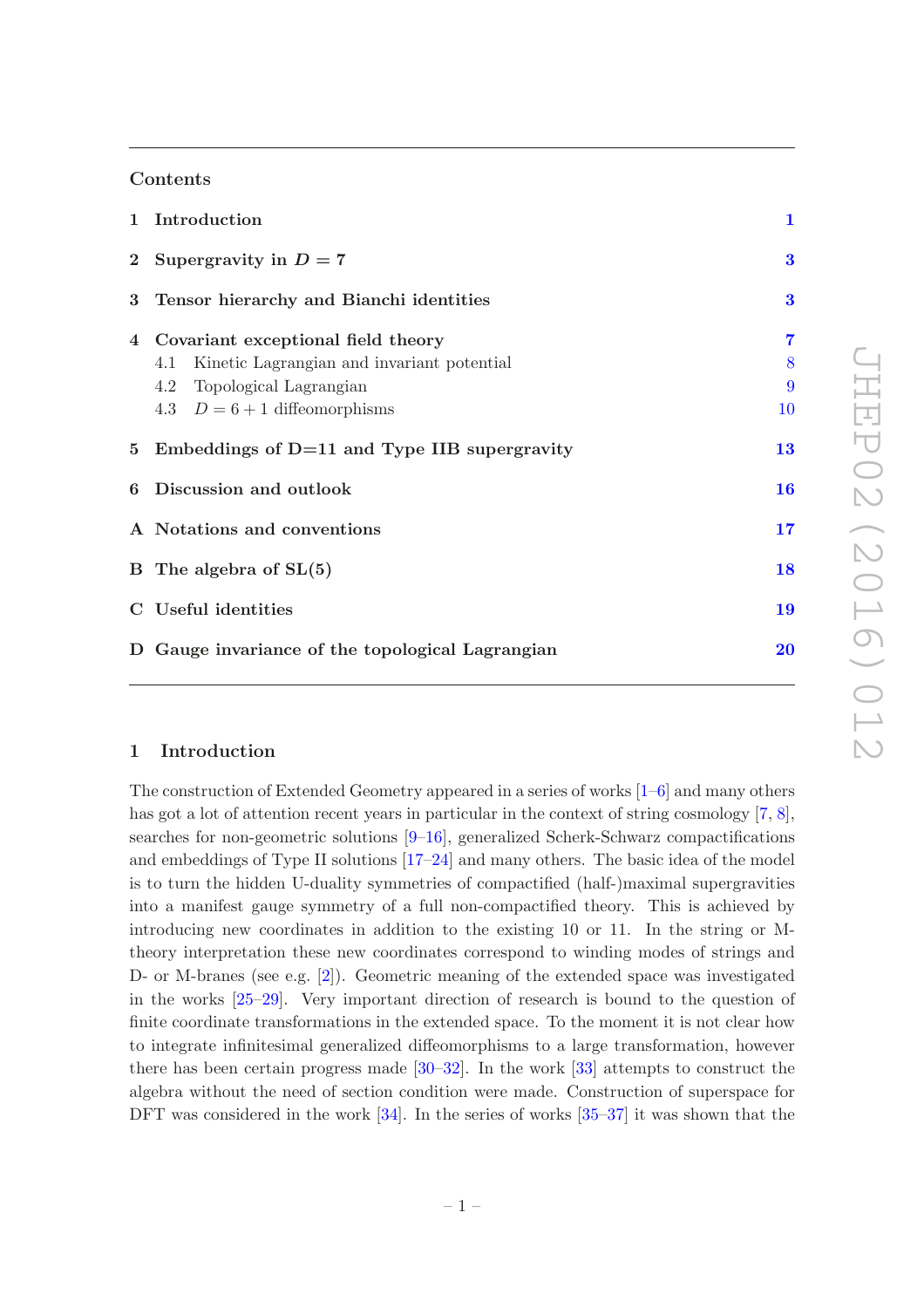string and M-theoretical extended objects can be understood as wave-like or monopole-like solutions of Exceptional Field Theory.

Since the particular U-duality group  $E_{n(n)}$  depends on the number of compact directions  $n$  the full set of coordinates of EFT naturally splits into the so-called "external" space-time coordinates denoted by  $x^{\mu}$  and "internal" extended coordinates denoted by  $\mathbb{X}^{M}$ . Here  $\mu$  runs over all would-be non-compact directions, i.e. from 1 to  $11-n$  (for the maximal case), while the capital Latin index labels the necessary representation of the U-duality group, that catches all the translational and winding modes of the M2 and M5 branes.

Although, EFT is formulated as a non-compactified theory, one has always keep in mind an additional condition, that forces us to either drop all or a subset of the extended coordinates returning effectively to the conventional supergravity or its toroidal compactifications, or to perform a generalized Scherk-Schwarz reduction, leading to the (half)maximal gauged supergravity [\[17](#page-23-0)[–19](#page-23-9), [21](#page-23-10)].

This condition, named *section condition*, appears in the algebra of generalized diffeomorphisms given by the so-called generalized Lie derivative [\[38](#page-24-1)]. These may be understood as local  $U(T)$ -duality transformations and the theory should be (co)invariant with respect to them. For more details the reader is referred to the reviews [\[39](#page-24-2)[–41\]](#page-24-3).

Special properties of generalized Lie derivatives allow to obtain the tensor hierarchy of gauged supergravity as a natural consequence of the algebra and the section condition. It was proposed in [\[42](#page-24-4), [43\]](#page-24-5) to let all the gauge parameters to depend on the whole set of coordinates  $(x^{\mu}, \mathbb{X}^{M})$ , and use the vector field  $A_{\mu}^{M}$  of the corresponding supergravity to introduce a derivative covariant with respect to generalized Lie transformations. Due to failure of the Jacobi identity for these transformations one is required to deform the 2-form field strength in the spirit of tensor hierarchy introducing a 2-form potential. Bianchi identities uniquely determine the corresponding field strength and the sequence can be continued.

Based on these ideas is the Exceptional Field Theory formalism presented in the series of papers  $[44-48]$  for the groups  $E_{8,7,6}$ ,  $SO(5,5)$  and  $SL(3)\times SL(2)$ , that correspond to  $D = 3, 4, 5, 6$  and 8 maximal supergravities. The supersymmetric construction that includes fermions is given in [\[49](#page-24-8)[–51](#page-24-9)]. In this paper we aim at the construction for  $D = 7$  and the group  $SL(5)$ . To the moment there has been large progress in investigation of the  $SL(5)$ extended geometry [\[52](#page-24-10), [53](#page-24-11)]. To be noted is the work [\[54](#page-24-12)] that considers the internal sector, i.e. the so-called scalar potential, for  $SL(N)$  group for any N. In the current paper we present the full EFT construction, including the gauge kinetic and topological sector.

This paper starts with the section [2,](#page-3-0) where the bosonic field content of the maximal supergravity in  $D=7$  is discussed. In section [3](#page-3-1) we briefly review the construction of exceptional field theory and tensor hierarchy to set up our notation for further reference. In section [4](#page-7-0) we construct a duality covariant kinetic and topological Lagrangian and check its invariance under external diffeomorphisms. We comment there on the feature of EFT when all the numerical prefactors in the Lagrangian are fixed already at the bosonic level. Embedding of the 11-dimensional and Type II supergravities into the formalism is considered in section [5.](#page-13-0) Finally, in the appendix we present the notations used, conventions on the SL(5) algebra, provide some useful identities and explicitly check gauge invariance of the topological Lagrangian.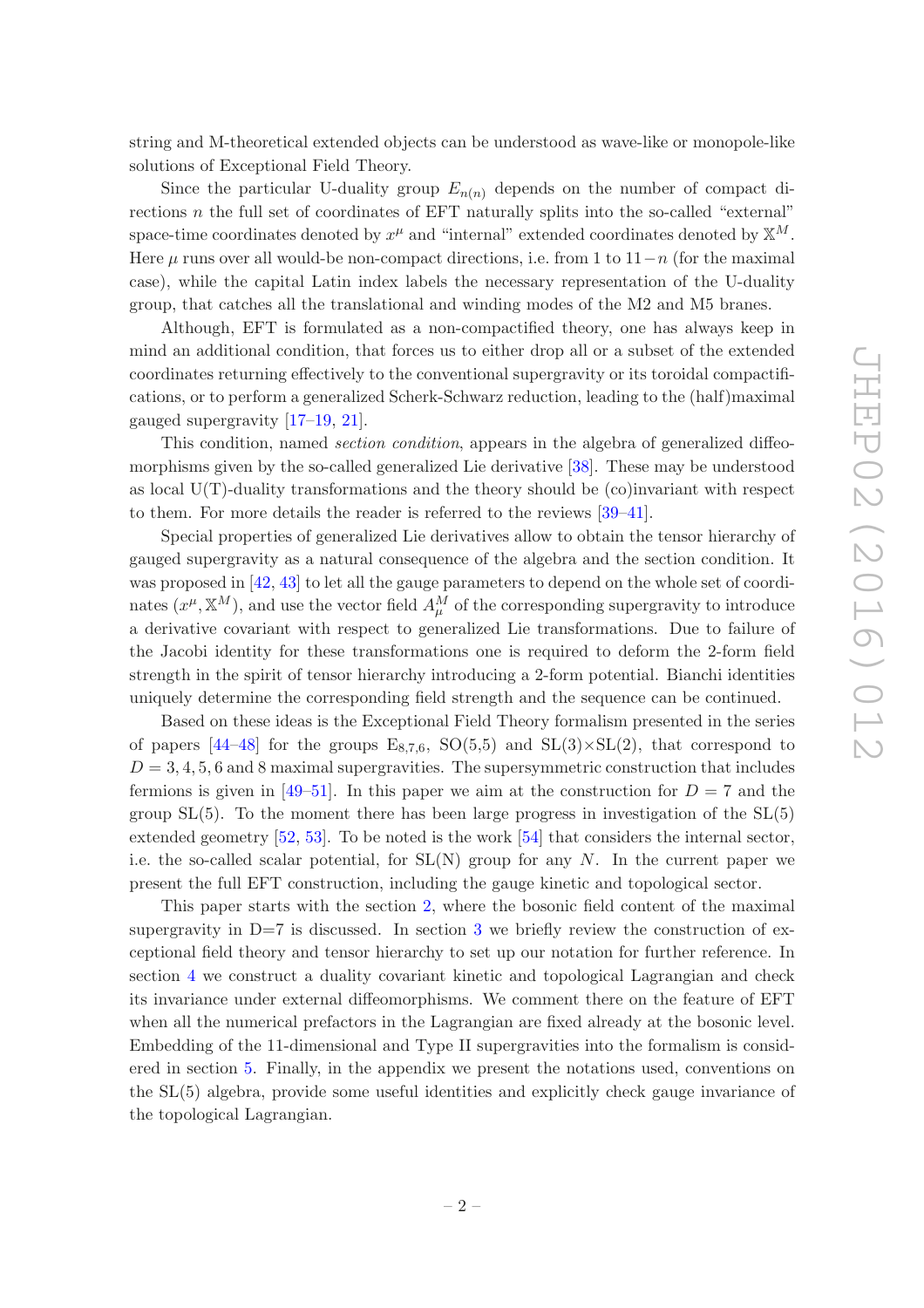#### <span id="page-3-0"></span>2 Supergravity in  $D = 7$

Maximal ungauged supergravity in 7 dimensions with the global duality group SL(5) was constructed in [\[55\]](#page-24-13). The field content after the  $7 + 4$  split is given by

<span id="page-3-2"></span>
$$
\{g_{\mu\nu}, A_{\mu\,a}, \phi_{ab}, C_{\mu\nu\rho}, B_{\mu\nu\,a}, A_{\mu\,ab}, \phi_{abc}\},\tag{2.1}
$$

where the internal indices a, b run from 1 to 4. We have a total of ten 1-form fields,  $A_{\mu}a$ and  $A_{\mu ab}$ , which transform in the  $\overline{10}$  representation of the duality group SL(5) (see [\[56\]](#page-24-14) for more details on how the supergravity fields are organized into irreps of U-duality group). We will denote this representation as  $A_{\mu}^{M}$ ,  $M = 1, \ldots, 10$ , where M may also be thought of as a pair of SL(5) fundamental indices,  $A^M_\mu = \frac{1}{2} A^{[ij]}_\mu$ ,  $i, j = 1, \ldots, 5$ . More details on how we treat the doubled indices can be found in the appendix [A.](#page-17-0)

The duality relation between 3-forms and 2-forms in seven space-time dimensions allows to collect the four fields  $B_{\mu\nu a}$  and the 3-form  $C_{\mu\nu\rho}$  together, resulting in five 2-form fields  $B_{\mu\nu i}$  transforming in the fundamental representation of SL(5).

There are now 14 scalar fields,  $\phi_{ab}$  and  $\phi_{abc}$ , whose dynamics may be formulated in terms of the matrix  $V_i^{\alpha\beta}$  $\sum_{i}^{cap}$  parameterizing the coset  $SL(5)/SO(5)$ . The small Greek indices  $\alpha, \beta = 1, \ldots, 4$  label the fundamental representation of USp(4)  $\simeq$  Spin(5). We require the scalar matrix  $V_i^{\alpha\beta}$  to be antisymmetric in  $\alpha, \beta$  and traceless with respect to the USp(4) i invariant tensor  $\Omega_{\alpha\beta}$ ,  $V_i^{\alpha\beta} \Omega_{\alpha\beta} = 0$  [\[57\]](#page-25-0). These constraints cut the number of degrees of freedom of  $V_i^{\alpha\beta}$  $\epsilon_i^{\alpha}$  down to 25. Imposing additionally that  $\det V = 1$  we constrain V to have the right number of degrees of freedom and to be an SL(5) element. To respect the tracelessness condition, the inverse of  $V_i^{\alpha\beta}$  $\tilde{i}^{\alpha\beta}$  is defined by the following identities

$$
V_i^{\alpha\beta} V_{\alpha\beta}^j = \delta_i^j, \qquad V_i^{\alpha\beta} V_{\gamma\delta}^i = \delta_{\gamma\delta}^{\alpha\beta} - \frac{1}{4} \Omega^{\alpha\beta} \Omega_{\gamma\delta}.
$$
 (2.2)

One defines the SL(5) generalized metric as  $m_{ij} = V_i^{\alpha\beta}$  $\zeta_i^{\alpha\beta}V_{j\alpha\beta}$ , but sometimes it will be convenient to use the generalized metric in the  $10$  of  $SL(5)$ , defined as

$$
\mathcal{M}_{MN} \Longrightarrow \mathcal{M}_{ij,kl} = m_{ik} m_{jl} - m_{il} m_{jk}.
$$
\n(2.3)

As in the  $SO(5,5)$  case, duals for the 2-forms must be introduced as independent fields, in order to facilitate the description of different possible gaugings. Thus we introduce a set of 3-form fields  $C_{\mu\nu\rho}{}^i$ , transforming in the  $\overline{5}$  of SL(5). These are related by a duality condition that will arise as an equation of motion. It will be convenient to redefine the 2 and the 3-form fields with the indices labeling the  $\overline{10}$  of SL(5),  $B_{\mu\nu}{}^{KL}$  and  $C_{\mu\nu\rho}{}^{N,KL}$ .

$$
B_{\mu\nu i} = 2\epsilon_{iklmn} B_{\mu\nu}^{klmn},
$$
  
\n
$$
C_{\mu\nu\rho}{}^{m} = -6\epsilon_{nklrs} C_{\mu\nu\rho}{}^{mn,klrs}.
$$
\n(2.4)

## <span id="page-3-1"></span>3 Tensor hierarchy and Bianchi identities

Let us now briefly review the EFT construction and setup our conventions. Transformation of covariant objects in Exceptional Field Theory is defined by the usual rule

$$
\delta_{\Lambda} V^M = (\mathcal{L}_{\Sigma} V)^M = (L_{\Lambda} V)^M + Y_{KL}^{MN} \partial_N \Lambda^K V^L \equiv [\Lambda, V]^M_D, \tag{3.1}
$$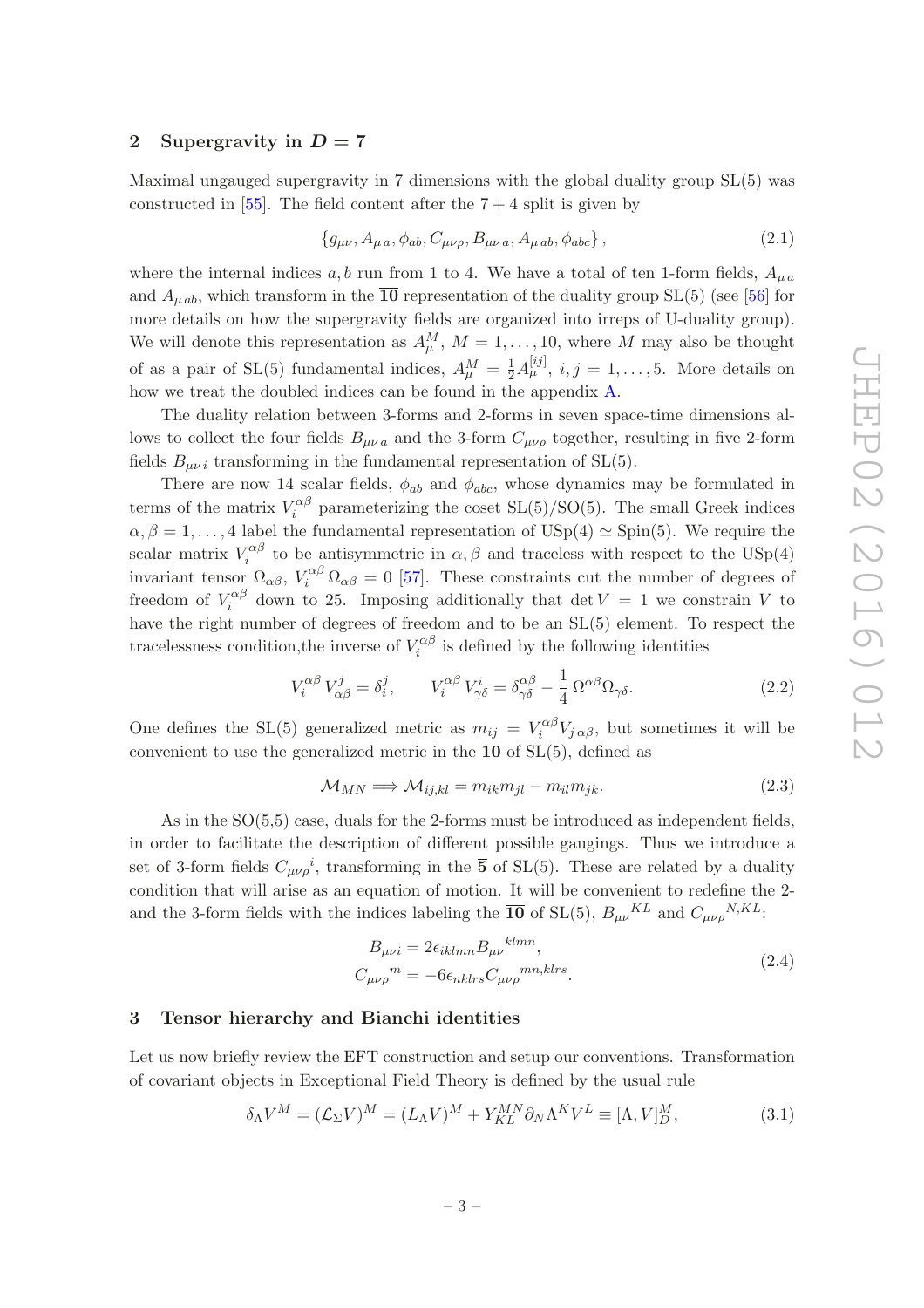where  $\lceil \cdot \rceil_D$  denotes the Dorfman bracket. For the SL(5) U-duality group the Y-tensor is given by

$$
Y_{PQ}^{MN} = \epsilon^{mMN} \epsilon_{mPQ}, \tag{3.2}
$$

where  $\epsilon^{mMN}$  is an SL(5) invariant tensor whose components are given by the alternating symbol  $\epsilon^{mklpq}$ . Note, that each large Latin letter parametrizes 10 representation of SL(5) and through the paper is always equivalent to a pair of small Latin indices parameterizing 5 of  $SL(5)$  (see appendix [A\)](#page-17-0).

Since the Y -tensor is related to the projector on the adjoint it is straightforward to write the generalized Lie derivative of a generalized vector in the following form

$$
\delta_{\Lambda}V^{M} = (\mathcal{L}_{\Lambda}V)^{M} = \Lambda^{N}\partial_{N}V^{M} - 3\mathbb{P}^{M}{}_{L}{}^{N}{}_{K}\partial_{N}\Lambda^{K}V^{L} + \frac{1}{5}(\partial_{K}\Lambda^{K})V^{M}.
$$
 (3.3)

Here the last term plays the role of a weight term, that could be in principle added to any transformation. However, here it directly follows from the algebra. Rewriting the projector  $\mathbb P$  explicitly as in the appendix [B](#page-18-0) one obtains the following transformation of a field in the fundamental 5 representation

$$
(\mathcal{L}_{\Lambda}U)^{m} = \Lambda^{N}\partial_{N}U^{m} - \frac{1}{4}(t_{n}^{m})_{pq}^{kl}\partial_{kl}\Lambda^{pq}U^{n} + \frac{1}{10}(\partial_{K}\Lambda^{K})U^{m}.
$$
\n(3.4)

The weight  $\lambda(U^m) = 1/10$  is a half of that for  $V^{mn}$  as it should be since one may always introduce a tensor  $U^{[m}U^{n]}$  in 10 that has the weight  $2\lambda(U^{m})$ . In what follows it will prove useful to have transformation rules for the tensor  $B_m = \epsilon_{mKL} B^{KL}$  obtained by contraction of a 2-rank generalized tensor of weight  $\lambda(B^{KL}) = 2/5$  with the epsilon-tensor. The resulting generalized tensor belongs to the  $\bar{5}$  representation and transforms as

$$
(\mathcal{L}_{\Lambda}B)_m = \Lambda^N \partial_N B_m + \frac{1}{4} (t^n{}_m)^{kl}_{pq} \partial_{kl} \Lambda^{pq} B_n + \frac{2}{5} (\partial_K \Lambda^K) B_m. \tag{3.5}
$$

As expected, this differs from the above transformation for a tensor in 5 only by the weight term.

It is important to mention the section condition  $Y_{KL}^{MN}\partial_M \otimes \partial_N = 0$ , that for the case of SL(5) U-duality group can be written as

$$
\epsilon^{imnkl}\partial_{mn}\otimes\partial_{kl}=0.\tag{3.6}
$$

In this form the section condition implies existence of trivial generalized transformation given by  $\Lambda_0^{mn} = \epsilon^{mnklp}\partial_{kl}\xi_p$ , i.e.  $\delta_{\Lambda_0}V^M = 0$  up to the section condition.

The E-bracket is introduced in the usual way via commutation of generalized Lie derivative

$$
[\mathcal{L}_{\Lambda_1}, \mathcal{L}_{\Lambda_2}] = \mathcal{L}_{[\Lambda_1, \Lambda_2]_E},\tag{3.7}
$$

and reads

<span id="page-4-0"></span>
$$
[\Lambda_1, \Lambda_2]_E = [\Lambda_1, \Lambda_2]_D - \frac{1}{2} Y_{KL}^{MN} \partial_N (\Lambda_1^K \Lambda_2^L).
$$
\n(3.8)

Hence, the E-bracket is antisymmetric while the Dorfman bracket is not. Finally, we mention following Jacobi identity for the E-bracket

$$
[[\Lambda_{[1}, \Lambda_2]_E, \Lambda_3]]_E^M = \frac{1}{6} Y_{KL}^{MN} \partial_N ([\Lambda_{[1}, \Lambda_2]_E^K \Lambda_{3}^L].
$$
\n(3.9)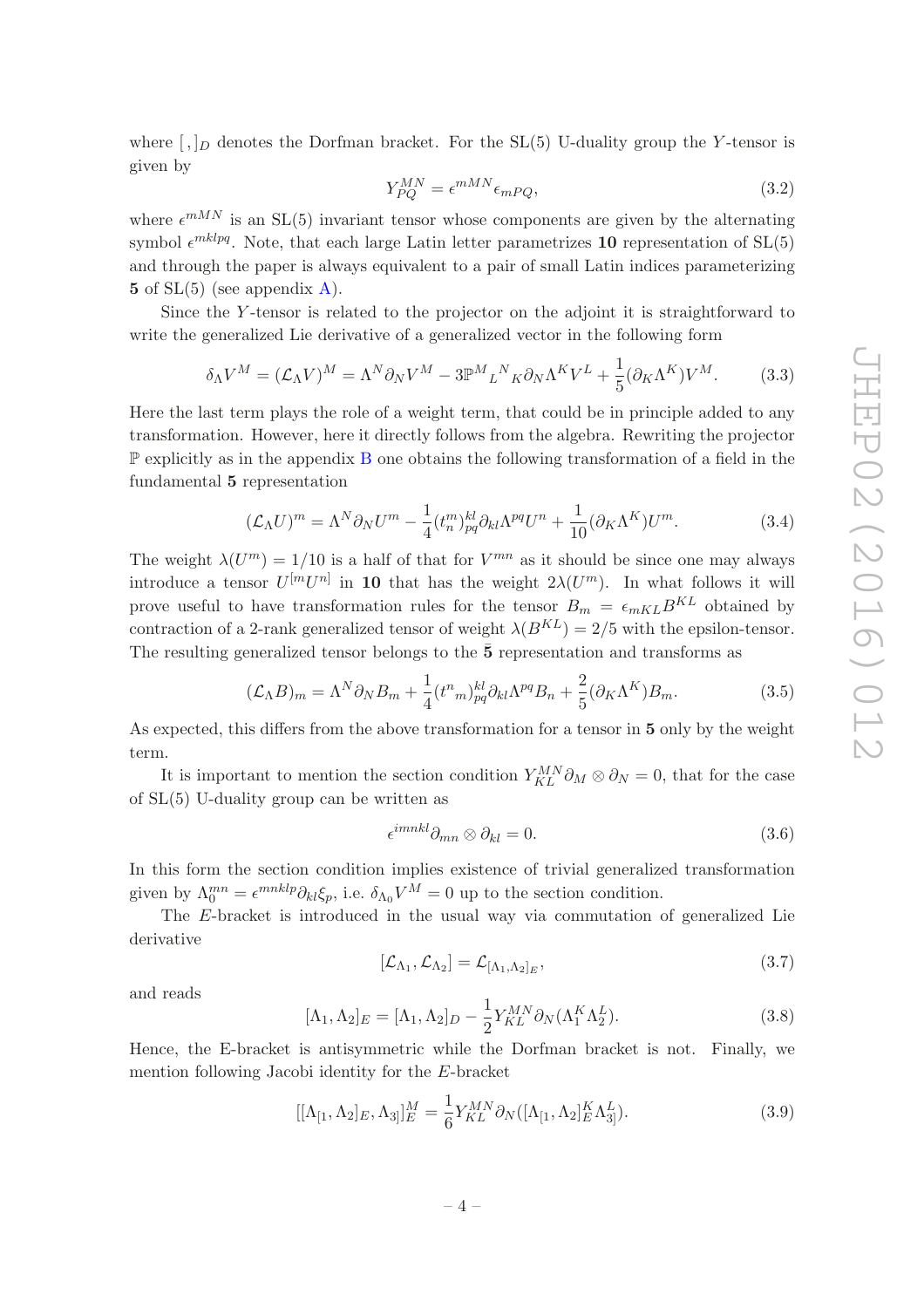This failure of the Jacobi identity and lack of antisymmetric property of the D-bracket naturally leads to tensor hierarchy in EFT. In other words, tensor fields of higher ranks naturally appear to preserve covariance of expressions.

The long space-time derivative, covariant with respect to the D-bracket is defined in the usual way

$$
\mathcal{D}_{\mu} = \partial_{\mu} - \mathcal{L}_{A_{\mu}} = \partial_{\mu} - [A_{\mu}, \bullet]_{D}, \qquad (3.10)
$$

with the generalized vector field  $A_{\mu}^M$  transforming as

$$
\delta_{\Lambda} A_{\mu}^{M} = \partial_{\mu} \Lambda^{M} - [A_{\mu}, \Lambda]_{D}^{M} = \mathcal{D}_{\mu} \Lambda^{M}.
$$
\n(3.11)

Note, that since D- and E-brackets differ by a trivial transformation (see [\(3.8\)](#page-4-0)) the above choice is matter of convention. The transformation in this form is taken to keep analogy with the conventional Yang-Mills construction.

As usual, the commutator of covariant derivatives defines the field strength of the gauge field that fails to be covariant, so one introduces a 2-form gauge field  $B_{\mu\nu}{}^{KL}$  whose degrees of freedom are identified with those of the 2-form field  $B_{\mu\nu m}$  via

$$
B_{\mu\nu m} = 8\epsilon_{mMN} B_{\mu\nu}{}^{KL} = 2\epsilon_{mpqrs} B_{\mu\nu}{}^{pqrs}.
$$
\n(3.12)

As a result one has the following tensor hierarchy [\[47\]](#page-24-15)

$$
[\mathcal{D}_{\mu}, \mathcal{D}_{\nu}] = -\mathcal{L}_{\mathcal{F}_{\mu\nu}},
$$
  
\n
$$
\mathcal{F}_{\mu\nu}^{M} = 2\partial_{[\mu}A_{\nu]}^{M} - [A_{\mu}, A_{\nu}]_{E}^{M} + Y_{KL}^{MN}\partial_{N}B_{\mu\nu}^{KL},
$$
  
\n
$$
\mathcal{F}_{\mu\nu\rho}^{KL} = 3\mathcal{D}_{[\mu}B_{\nu\rho]}^{KL} + \frac{3}{D(1 - 2\beta_{d})}Y_{PQ}^{KL}\left(A_{[\mu}^{(P}\partial_{\nu}A_{\rho]}^{Q)} - \frac{1}{3}[A_{[\mu}, A_{\nu}]_{E}^{(P}A_{\rho]}^{Q)}\right)
$$
  
\n
$$
- 3(\partial_{N}C_{\mu\nu\rho}^{N,KL} - Y_{PQ}^{KL}\partial_{N}C_{\mu\nu\rho}^{Q,PN}),
$$
  
\n
$$
\mathcal{F}_{\mu\nu\rho\sigma}^{M,KL} = 4\mathcal{D}_{[\mu}C_{\nu\rho\sigma]}^{M,KL} + (2B_{[\mu\nu}^{KL}\mathcal{F}_{\rho\sigma]}^{M} - B_{[\mu\nu}^{KL}Y_{PQ}^{MN}\partial_{N}B_{\rho\sigma]}^{PQ})
$$
  
\n
$$
+ \frac{4}{3D(1 - 2\beta_{d})}Y_{PQ}^{KL}\left(A_{[\mu}^{M}A_{\nu}^{P}\partial_{\rho}A_{\sigma]}^{Q} - \frac{1}{4}A_{[\mu}^{M}[A_{\nu}, A_{\rho}]_{E}^{P}A_{\sigma}^{Q}\right).
$$
\n(3.13)

The higher rank field strengths are related to the lower rank field strengths via the following Bianchi identities

$$
3\mathcal{D}_{\lbrack\mu}\mathcal{F}_{\nu\rho\rbrack}{}^M = -Y_{KL}^{MN}\partial_N\mathcal{F}_{\mu\nu\rho}{}^{KL},
$$
  
\n
$$
4\mathcal{D}_{\lbrack\mu}\mathcal{F}_{\nu\rho\sigma\rbrack}{}^{KL} = \frac{1}{2}Y_{PQ}^{KL}\mathcal{F}_{\lbrack\mu\nu}{}^P\mathcal{F}_{\rho\sigma\rbrack}{}^Q - 3\left(\partial_N\mathcal{F}_{\mu\nu\rho\sigma}{}^{N,KL} - Y_{PQ}^{KL}\partial_N\mathcal{F}_{\mu\nu\rho\sigma}{}^{Q,PN}\right), \quad (3.14)
$$
  
\n
$$
5\mathcal{D}_{\mu}\mathcal{F}_{\nu\rho\sigma\kappa}^{N,KL} = \frac{10}{3}\mathcal{F}_{\lbrack\mu\nu}^N\mathcal{F}_{\rho\sigma\kappa\rbrack}{}^{KL} + \dots,
$$

where the dots in the last line denote terms that always drop from covariant expressions below because of the section condition.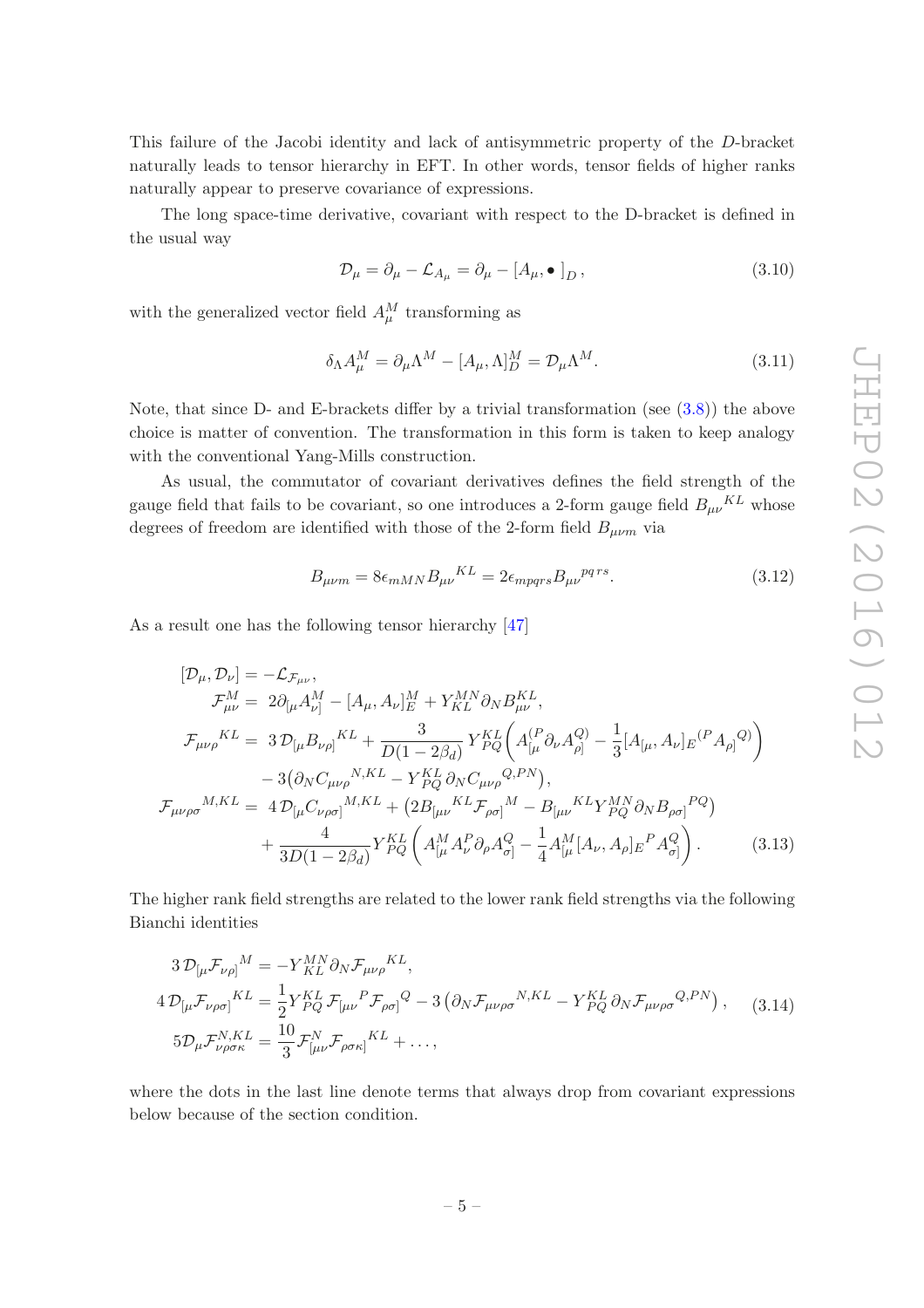Under arbitrary variations of the  $p$ -form potentials the covariant field strengths transform as follows:

$$
\delta \mathcal{F}_{\mu\nu}{}^{M} = 2 \mathcal{D}_{\left[\mu\right.} \Delta A_{\nu\right]}^{M} - Y_{KL}^{MN} \partial_{N} \Delta B_{\mu\nu}{}^{KL},
$$
\n
$$
\delta \mathcal{F}_{\mu\nu\rho}{}^{KL} = 3 \mathcal{D}_{\left[\mu\right.} \Delta B_{\nu\rho\right]}{}^{KL} + \frac{1}{2} Y_{PQ}^{KL} \mathcal{F}_{\left[\mu\nu\right.}{}^{P} \Delta A_{\rho\right]}^{Q}
$$
\n
$$
- 3 \big( \partial_{N} \Delta C_{\mu\nu\rho}{}^{N,KL} - Y_{PQ}^{KL} \partial_{N} \Delta C_{\mu\nu\rho}{}^{Q,PN} \big),
$$
\n
$$
\delta \mathcal{F}_{\mu\nu\rho\sigma}{}^{M,KL} = 4 D_{\left[\mu\right.} \Delta C_{\nu\rho\sigma\right]}{}^{M,KL} + \frac{1}{18} \bigg( \frac{3}{8} \mathcal{F}_{\left[\mu\nu\right.}{}^{M} \Delta B_{\rho\sigma\right]}{}^{KL} - \frac{1}{4} \mathcal{F}_{\left[\mu\nu\rho\right.}{}^{KL} \delta A_{\sigma\right]}^{M} \bigg)
$$
\n(3.15)

where it proves useful to define "covariant" transformations

$$
\Delta A_{\mu}^{M} = \delta A_{\mu}^{M},
$$
\n
$$
\Delta B_{\mu\nu}^{KL} = \delta B_{\mu\nu}^{KL} - \frac{1}{6} Y_{MN}^{KL} A_{[\mu}^{M} \delta A_{\nu]}^{N},
$$
\n
$$
\Delta C_{\mu\nu\rho}^{N,KL} = \delta C_{\mu\nu\rho}^{N,KL} - \delta A_{[\mu}^{N} B_{\nu\rho]}^{KL} - \frac{1}{18} Y_{RS}^{KL} A_{[\mu}^{N} A_{\nu}^{R} \delta A_{\rho]}^{S}.
$$
\n(3.16)

For the gauge transformations this gives

$$
\Delta A_{\mu}^{M} = \mathcal{D}_{\mu} \Lambda^{M} + Y_{KL}^{MN} \partial_{N} \Xi_{\mu}^{KL},
$$
\n
$$
\Delta B_{\mu\nu}^{KL} = 2 \mathcal{D}_{\left[\mu} \Xi_{\nu\right]}^{KL} - \frac{1}{6} Y_{MN}^{KL} \Lambda^{M} \mathcal{F}_{\mu\nu}^{N} + 3 \left( \partial_{N} \Psi_{\mu\nu}^{N,KL} - Y_{PQ}^{KL} \partial_{N} \Psi_{\mu\nu}^{P,NQ} \right),
$$
\n
$$
\Delta C_{\mu\nu\rho}^{M,KL} = 3 \mathcal{D}_{\left[\mu} \Psi_{\nu\rho\right]}^{M,KL} - \mathcal{F}_{\left[\mu\nu}^{M} \Xi_{\rho\right]}^{KL} + \frac{1}{9} Y_{PQ}^{KL} \Lambda^{P} \mathcal{F}_{\mu\nu\rho}^{QM}.
$$
\n(3.17)

The above transformations are constructed such that the covariant 2-, 3- and 4-form field strengths are indeed covariant with respect to  $\Lambda^M$ ,  $\Xi_\mu{}^{KL}$  and  $\Psi_{\mu\nu}{}^{N,KL}$  transformations.

Since the 2- and 3-forms above are related to the ones parameterizing the supergravity degrees of freedom and duals used in [\[57\]](#page-25-0) as

<span id="page-6-0"></span>
$$
B_{\mu\nu i} = 2\epsilon_{iklmn} B_{\mu\nu}^{klmn},
$$
  
\n
$$
C_{\mu\nu\rho}{}^{m} = -6\epsilon_{nklrs} C_{\mu\nu\rho}{}^{mn,klrs},
$$
\n(3.18)

it is convenient to rewrite the covariant transformation as

$$
\Delta A_{\mu}^{mn} = \delta A_{\mu}^{mn},
$$
  
\n
$$
\Delta B_{\mu\nu i} = \delta B_{\mu\nu i} - 2\epsilon_{imnkl} A_{[\mu}^{mn} \delta A_{\nu]}^{kl},
$$
  
\n
$$
\Delta C_{\mu\nu\rho}{}^{m} = \delta C_{\mu\nu\rho}{}^{m} + 3\delta A_{[\mu}^{mn} B_{\nu\rho]n} - 2\epsilon_{nklrs} A_{[\mu}^{mn} A_{\nu}^{kl} \delta A_{\rho]}^{rs}.
$$
\n(3.19)

Here one should take into account the factor  $1/2$ , that is necessary to prevent double counting when going from capital Latin indices to double small indices in a contraction. With the fields defined in [\(3.18\)](#page-6-0) and the corresponding relation for the gauge parameters the gauge transformations read

$$
\Delta A_{\mu}^{mn} = \mathcal{D}_{\mu} \Lambda^{mn} + \frac{1}{16} \epsilon^{imnkl} \partial_{kl} \Xi_{\mu i},
$$
  
\n
$$
\Delta B_{\mu\nu i} = 2 \mathcal{D}_{[\mu} \Xi_{\nu]i} - 2 \epsilon_{imnpq} \Lambda^{mn} \mathcal{F}_{\mu\nu}^{pq} - \partial_{mi} \Psi_{\mu\nu}{}^{m},
$$
  
\n
$$
\Delta C_{\mu\nu\rho}{}^{m} = 3 \mathcal{D}_{[\mu} \Psi_{\nu\rho]}{}^{m} + 3 \mathcal{F}_{[\mu\nu}{}^{mn} \Xi_{\rho]n} + \Lambda^{mn} \mathcal{F}_{\mu\nu\rho n},
$$
\n(3.20)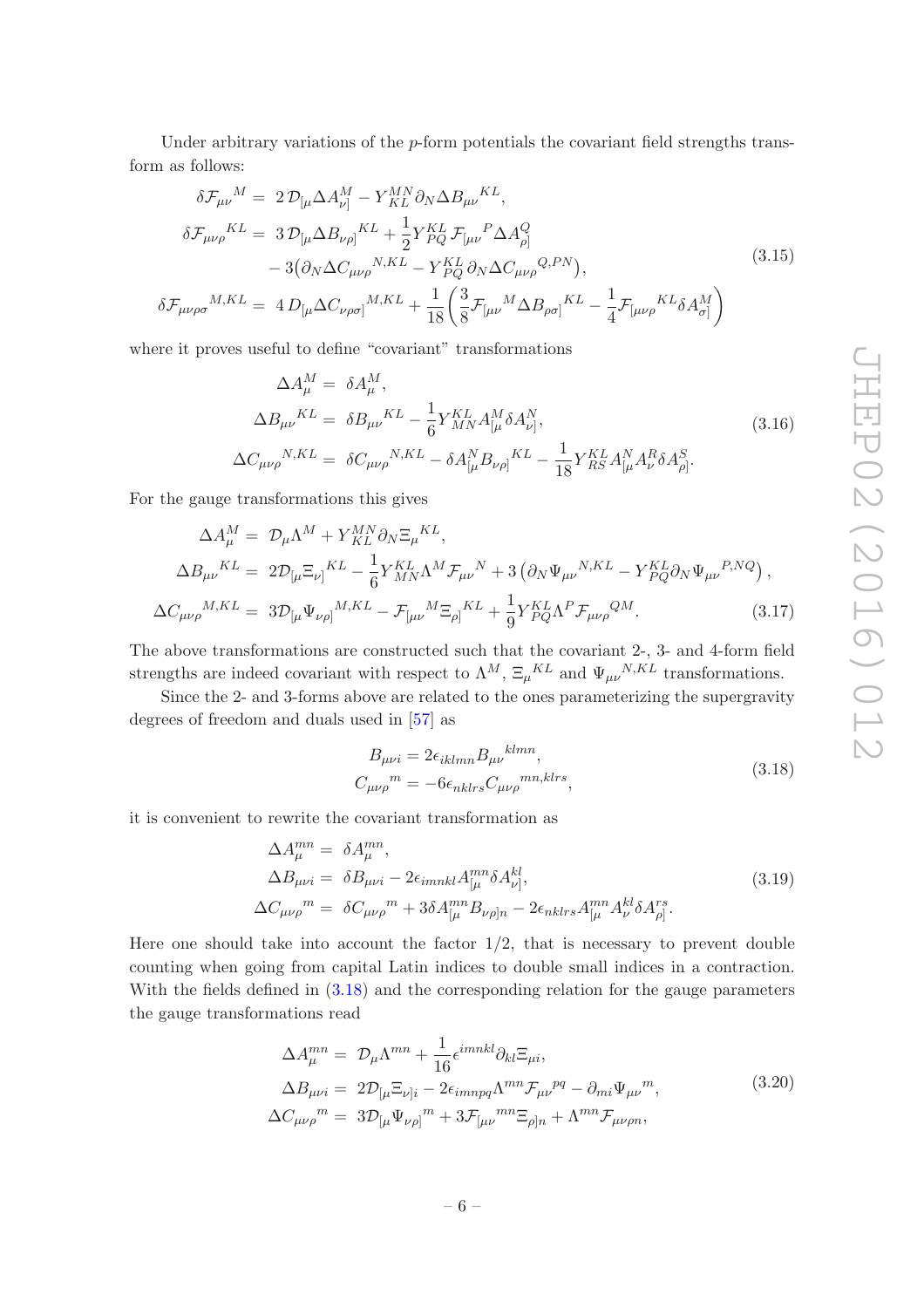where the identity  $(C.5)$  has been used. Note that these have precisely the same form is in the  $D = 7$  maximal gauged supergravity up to the following mnemonic replacements of derivatives along extended coordinates by components  $Y_{mn}$  and  $Z^{mn,k}$  of embedding tensor.

$$
\epsilon^{imnkl}\partial_{kl}V_i = -16gZ^{mn,i}V_i
$$
  

$$
\partial_{mn}V^m = \frac{g}{24}Y_{mn}V^m.
$$
 (3.21)

Certainly, the correct way to check that the transformations indeed match is to perform Scherk-Schwarz reduction explicitly, possibly, dropping the trombone gauging. Although being an interesting project by itself, this is beyond the scope of the present work.

The same is true for the Bianchi identities that for the fields [\(3.18\)](#page-6-0) take the following nice form

$$
3\mathcal{D}_{\left[\mu\mathcal{F}_{\nu\rho}\right]}^{mn} = -\frac{1}{16} \epsilon^{imnkl} \partial_{kl} \mathcal{F}_{\mu\nu\rho i},
$$
  
\n
$$
4\mathcal{D}_{\left[\mu\mathcal{F}_{\nu\rho\sigma m}\right]}^{mn} = 6\epsilon_{mpqrs} \mathcal{F}_{\left[\mu\nu\right]}^{pq} \mathcal{F}_{\rho\sigma\right]}^{rs} + \partial_{nm} \mathcal{F}_{\mu\nu\rho\sigma}^{n},
$$
  
\n
$$
5\mathcal{D}_{\left[\mu\mathcal{F}_{\nu\rho\sigma\kappa\right]}^{m} = -10 \mathcal{F}_{\left[\mu\nu\right]}^{mn} \mathcal{F}_{\rho\sigma\kappa n} + \dots
$$
\n(3.22)

In the non-coordinate notation the above equations read

$$
\mathcal{D}\mathcal{F}^{mn} = \frac{1}{16} \epsilon^{imnkl} \partial_{kl} \mathcal{F}_i,
$$
  
\n
$$
\mathcal{D}\mathcal{F}_m = \epsilon_{mpqrs} \mathcal{F}^{pq} \wedge \mathcal{F}^{rs} + \partial_{nm} \mathcal{F}^n,
$$
  
\n
$$
\mathcal{D}\mathcal{F}^m = -\frac{1}{5} \mathcal{F}^{mn} \wedge \mathcal{F}_n + ...,
$$
\n(3.23)

where we define a p-form  $\omega_p$  in terms of its components in the usual way

$$
\omega_p = \frac{1}{p!} \omega_{i_1 \dots i_p} dx^{i_1} \wedge \dots \wedge dx^{i_p}.
$$
\n(3.24)

#### <span id="page-7-0"></span>4 Covariant exceptional field theory

The full SL(5)-covariant Exceptional Field Theory Lagrangian has the following structure

$$
\mathcal{L}_{EFT} = \mathcal{L}_{EH}(\hat{R}) + \mathcal{L}_{sc}(\mathcal{D}_{\mu}m_{kl}) + \mathcal{L}_{V}(\mathcal{F}_{\mu\nu}^{mn}) + \mathcal{L}_{T}(\mathcal{F}_{\mu\nu\rho m}) + \mathcal{L}_{top} - V(m_{kl}, g_{\mu\nu}).
$$
\n(4.1)

Here the modified Einstein-Hilbert term  $\mathcal{L}_{EH}$  written in terms of the modified curvature, the kinetic terms for the scalar fields  $\mathcal{L}_{sc}$  and for the vectors  $\mathcal{L}_V$  and the invariant potential for the scalar fields V have the same structural form as in other  $EFT$ 's, see for example [\[42,](#page-24-4) [43](#page-24-5), [46\]](#page-24-16) for the modified EH term and [\[47](#page-24-15)] for the general form of the potential.

The kinetic term for the 2-form gauge potentials  $B_{\mu\nu n}$  appears here as a proper Lagrangian governing dynamics of the corresponding degrees of freedom. Whereas, in the SO(5,5) theory such a term was subject to a self-duality condition and for higher rank U-duality groups was not there at all.

Finally, the topological term has always different structure depending on the dimension and the duality group and hence has to be processed separately. While U-duality covariance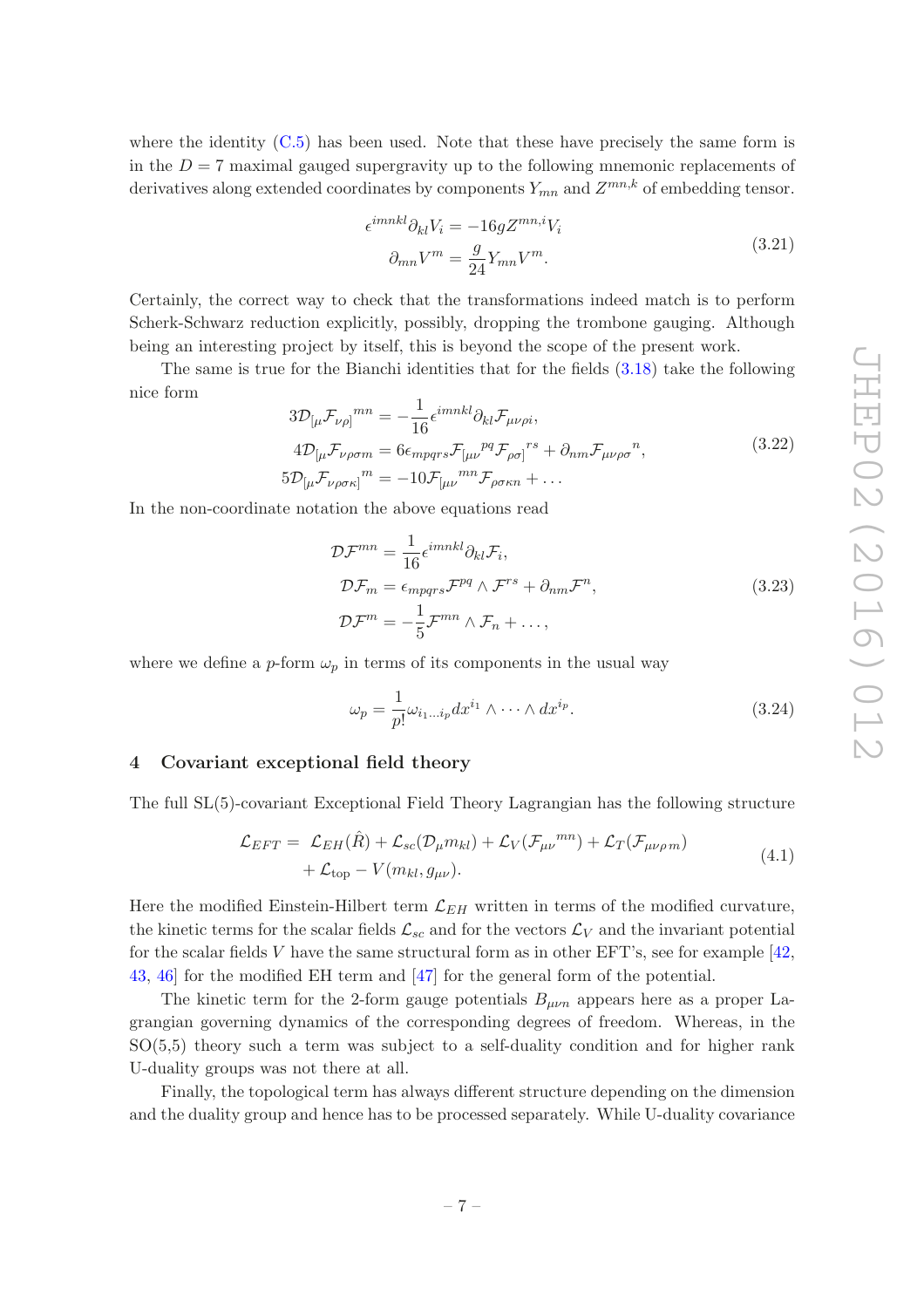of the other terms is explicit, the topological term does not have a covariant form. Instead, one may write its variation in a covariant form, that is the only relevant expression to recover EOM's.

We should mention here, that  $6+1$ -dimensional diffeomorphisms for the scalar and vector kinetic terms, the modified Einstein-Hilbert term and the scalar potential work precisely as in [\[46](#page-24-16), [47](#page-24-15)] and hence invariance is not explicitly checked here. However, we perform explicit check of invariance of of the 2-form kinetic term and the topological term with respect to external diffeomorphisms, that successfully fixes all the coefficients in the Lagrangian. This is a known feature of EFT in contrast to the maximal gauged supergravity, where all the coefficients become fixed only after imposing supersymmetry condition. One may speculate that already the bosonic EFT contains some information about the full supersymmetric theory.

### <span id="page-8-0"></span>4.1 Kinetic Lagrangian and invariant potential

The fully covariant Einstein-Hilbert term takes the following usual form

$$
S_{EH} = -\frac{1}{2} \int d^{n}x d^{D} \mathbb{X} e \hat{R} = -\frac{1}{2} \int d^{n}x d^{D} \mathbb{X} e e_{a}^{\mu} e_{b}^{\nu} \hat{R}_{\mu\nu}{}^{ab}, \tag{4.2}
$$

where the modified curvature reads

$$
\hat{R}_{\mu\nu ab} = R_{\mu\nu ab} + \mathcal{F}_{\mu\nu}{}^M e_a^\rho \partial_M e_{\rho b}.\tag{4.3}
$$

To ensure invariance of the Einstein-Hilbert term with respect to local Lorentz transformations depending on extended coordinates, the corresponding spin-connection  $\omega_{\mu}{}^{ab}$  is set to have weight zero. One should consider this general dependence of local transformations since all fields in the theory depend on the extended coordinates.

The corresponding Lorentz-invariant Riemann scalar then differs from the usual expression and has the same form as in  $[46]$ . The usual equation that determines the spinconnection can be written in the following covariant form

$$
\mathcal{D}_{\lbrack\mu}e_{\nu]}^{a}-\frac{1}{4}\omega_{\lbrack\mu}^{ab}e_{\nu]b}=0.\tag{4.4}
$$

As was checked in [\[47\]](#page-24-15) in general form invariance of the scalar potential implies, that the external vielbein is a generalized scalar of weight  $\lambda(e^a_\mu) = 1/5$ .

For the scalar degrees of freedom parametrized by the matrix  $\mathcal{M}_{MN}$  we just use the general result and set  $\alpha_d = 3$  [\[47\]](#page-24-15)

$$
\mathcal{L}_{sc} = \frac{1}{12} e g^{\mu\nu} \mathcal{D}_{\mu} \mathcal{M}_{MN} \mathcal{D}_{\nu} \mathcal{M}^{MN},
$$
  

$$
\mathcal{M}_{mn \, kl} = m_{mk} m_{nl} - m_{ml} m_{nk}.
$$
 (4.5)

As expected this is explicitly covariant under the local gauge transformation generated by the generalized Lie derivative.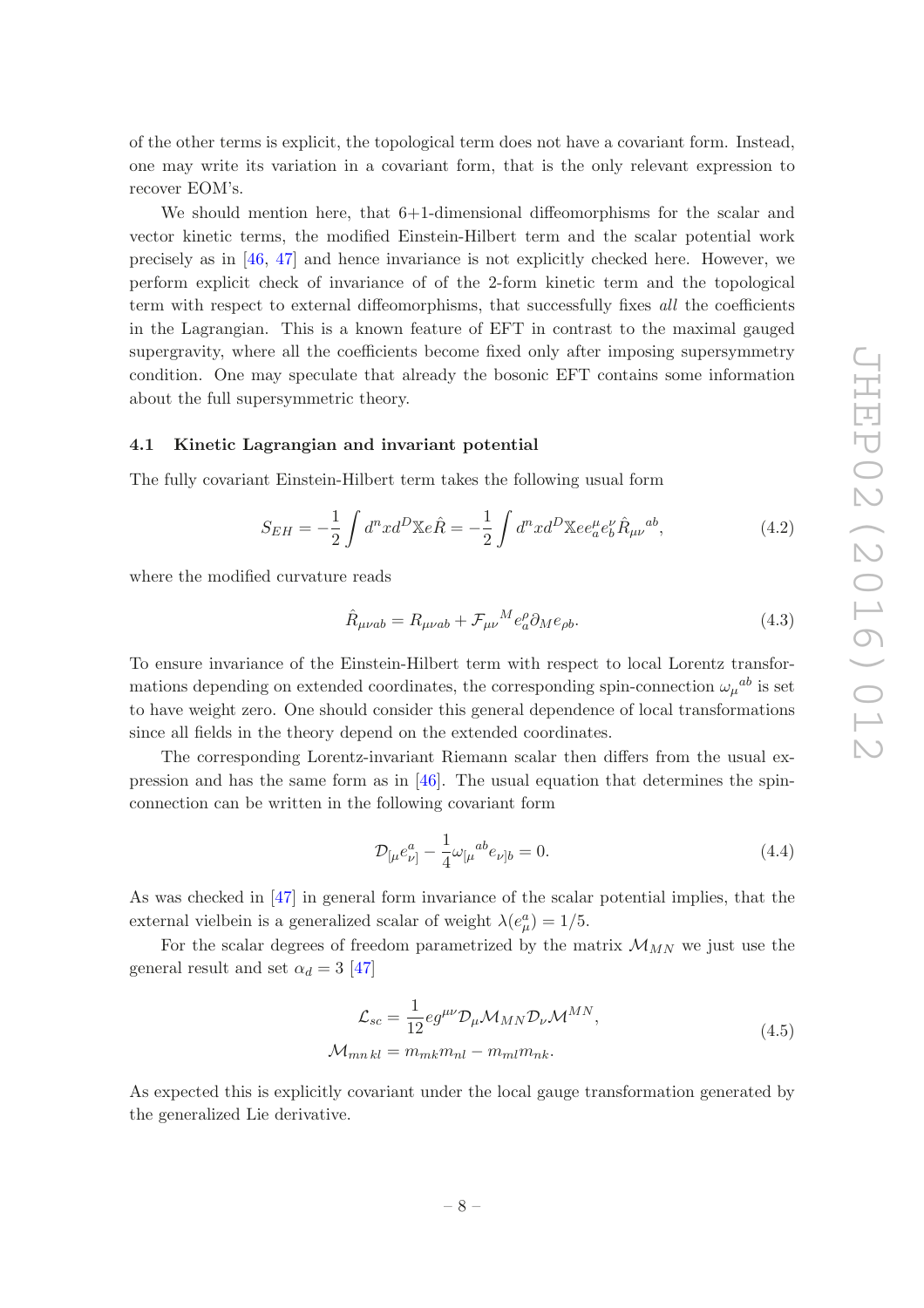Finally, the kinetic terms for the 1-form potential  $A^M_\mu$  and the 2-form potential  $B_{\mu\nu m}$ take the following form

$$
\mathcal{L}_V = -\frac{1}{4} e \mathcal{M}_{MN} \mathcal{F}_{\mu\nu}{}^M \mathcal{F}_{\mu\nu}{}^N = -\frac{1}{8} e m_{mk} m_{nl} \mathcal{F}_{\mu\nu}{}^{mn} \mathcal{F}^{\mu\nu kl},
$$
\n
$$
\mathcal{L}_T = -\frac{1}{3 \cdot (16)^2} e m^{mn} \mathcal{F}_{\mu\nu\rho m} \mathcal{F}^{\mu\nu\rho}{}_{n}
$$
\n(4.6)

Each term here is separately covariant with respect to generalized diffeomorphisms and all gauge transformations. It is explicitly shown further, that the numerical coefficient in  $\mathcal{L}_T$ is defined by invariance under 6+1-dimensional external diffeomorphisms.

The non-topological part of the Lagrangian is concluded by the so-called scalar potential. This depends only on the scalar and metric degrees of freedom and their derivatives with respect to extended coordinates  $\mathbb{X}^{mn}$ . This has a form universal for the duality groups  $E_{6.5}$ , SO(5,5), SL(5) and SL(2)×SL(3):

$$
V = -\frac{1}{4\alpha_d} \mathcal{M}^{MN} \partial_M \mathcal{M}^{KL} \partial_N \mathcal{M}_{KL} + \frac{1}{2} \mathcal{M}^{MN} \partial_M \mathcal{M}^{KL} \partial_L \mathcal{M}_{NK}
$$
  
 
$$
- \frac{1}{2} (g^{-1} \partial_M g) \partial_N \mathcal{M}^{MN} - \frac{1}{4} \mathcal{M}^{MN} (g^{-1} \partial_M g) (g^{-1} \partial_N g) - \frac{1}{4} \mathcal{M}^{MN} \partial_M g^{\mu\nu} \partial_N g_{\mu\nu}, \tag{4.7}
$$

where the terms in the first line are precisely those of [\[5\]](#page-22-7) and the rest terms are needed to ensure gauge invariance, and one should note the determinant  $\sqrt{-g}$  in the action. For the case in question one sets  $\alpha_d = 3$ . Covariance of the above expression has been explicitly checked in [\[47](#page-24-15)].

## <span id="page-9-0"></span>4.2 Topological Lagrangian

To construct the topological term one notes that in the embedding tensor formulation of the maximal  $D = 7$  supergravity the field  $C_{\mu\nu\rho}^{\mu\nu}$  appears only under projection with the tensor

$$
Y_{mn} = \frac{1}{2} \Theta_{p(m,n)}{}^{p}, \tag{4.8}
$$

that parametrizes gaugings in the  $15$  of  $SL(5)$ . Analyzing the expressions for the 3-form field strength  $\mathcal{F}_{\mu\nu\rho}{}^{KL}$  and for the covariant transformation  $\Delta B_{\mu\nu}{}^{KL}$  one arrives to the following rule

$$
Y_{mn}C_{\mu\nu\rho}{}^{n} \to \epsilon_{mKL} \Big(\partial_N C_{\mu\nu\rho}^{N,KL} - Y_{PQ}^{KL} \partial_N C_{\mu\nu\rho}^{Q,PN} \Big). \tag{4.9}
$$

Indeed, since the field  $C_{\mu\nu\rho}{}^{mn,klrs}$  contains only the representation 5 of SL(5) one has the identity  $12\epsilon_{pklrs}C_{\mu\nu\rho}{}^{mn,klrs} = C_{\mu\nu\rho}{}^{[m}\delta_p^{n]}$ . Now performing Scherk-Schwarz reduction  $C_{\mu\nu\rho}{}^r(x^\mu, \mathbb{X}^M) = V^r_{\bar{r}}(\mathbb{X}^M) C^{\bar{r}}(x^\mu)$  one obtains

$$
\epsilon_{iKL} \left( \partial_N C_{\mu\nu\rho}^{N,KL} - Y_{PQ}^{KL} \partial_N C_{\mu\nu\rho}^{Q,PN} \right) \to (V_{\bar{p}}^p \partial_{pq} V_{\bar{q}}^q) C_{\mu\nu\rho}^{\bar{q}}.
$$
\n(4.10)

Using the  $SL(5)$  gaugings written in terms of twist matrices obtained in [\[18\]](#page-23-11) the expression in brackets on the r.h.s. becomes precisely  $Y_{\bar{p}\bar{q}}$  (for the vanishing trombone gauging and det  $V = 1$ ). Barred indices are used only in the paragraph above and denote the flat directions of the Scherk-Schwarz twist matrix, see [\[18,](#page-23-11) [19](#page-23-9)].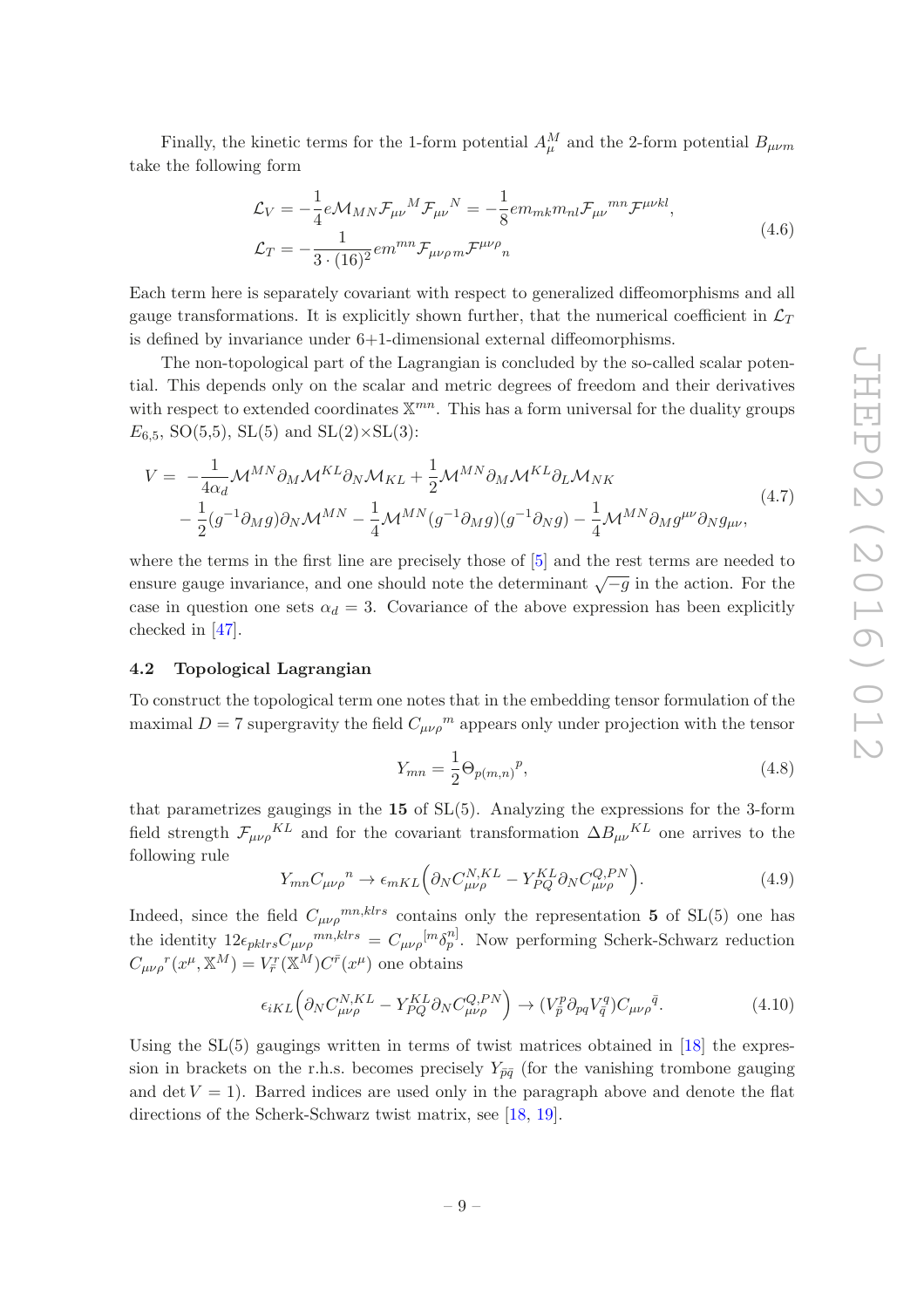Hence, inspired by these observations, we write variation of the topological Lagrangian in the following simple form (cf. [\[57\]](#page-25-0))

$$
\delta \mathcal{L}_{\text{top}} = A \epsilon^{\mu \nu \rho \lambda \sigma \tau \kappa} \bigg[ \mathcal{F}_{\mu \nu \rho \lambda}{}^{i} \epsilon_{iKL} \bigg( \partial_N \Delta C_{\sigma \tau \kappa}^{N, KL} - Y_{PQ}^{KL} \partial_N \Delta C_{\sigma \tau \kappa}^{Q, PN} \bigg) + \frac{1}{4} \mathcal{F}_{\mu \nu}{}^{ij} \mathcal{F}_{\rho \lambda \sigma i} \Delta B_{\tau \kappa j} - \frac{1}{12} \mathcal{F}_{\mu \nu \rho i} \mathcal{F}_{\lambda \sigma \tau j} \delta A_{\kappa}^{ij} \bigg] + \text{total derivatives.} \quad (4.11)
$$

Here the coefficients are chosen for the variation to vanish on all gauge and U-duality transformation. Since it is easier to work with the fields [\(3.18\)](#page-6-0) we rewrite the above expression as

<span id="page-10-1"></span>
$$
\delta \mathcal{L}_{\text{top}} = A \epsilon^{\mu \nu \rho \lambda \sigma \tau \kappa} \bigg[ \mathcal{F}_{\mu \nu \rho \lambda}{}^{i} \partial_{ij} \Delta C^{j}_{\sigma \tau \kappa} + 6 \mathcal{F}_{\mu \nu}{}^{ij} \mathcal{F}_{\rho \lambda \sigma i} \Delta B_{\tau \kappa j} - 2 \mathcal{F}_{\mu \nu \rho i} \mathcal{F}_{\lambda \sigma \tau j} \delta A^{ij}_{\kappa} \bigg], \quad (4.12)
$$

where the overall prefactor will be fixed to  $A^{-1} = 16 \cdot 4!$  by invariance with respect to 6+1-dimensional external diffeomorphisms. Note, that  $\epsilon^{\mu\nu\rho\sigma\lambda\tau\kappa}$  here and always in the paper is the alternating symbol, rather than the Levi-Civita tensor, and hence does not contain the determinant e.

As for the topological terms of EFT's in other dimensions (as well as of gauged supergravities) this expression cannot be written as variation of a covariant expression. However, the above is enough to write equations of motion and to check invariance of the Lagrangian with respect to  $6+1$ -dimensional diffeomorphisms.

## <span id="page-10-0"></span>4.3  $D = 6 + 1$  diffeomorphisms

In the previous section we have established the explicit form of the kinetic Lagrangian for the fields  $A_{\mu}^{mn}$ ,  $B_{\mu\nu m}$  and  $\mathcal{M}^{MN}$ , the modified Einstein-Hilbert term, the scalar potential  $V(\partial M, M)$  and the topological term. These are invariant under duality transformations as well as under all the gauge transformations resulting from the tensor hierarchy. This invariance fixed for us all the mutual prefactors in the Lagrangian except the prefactor of the topological term and the kinetic term of the 2-form gauge potential. It is known, that the same situation appears in the maximal gauged supergravity models, where to fix the remaining prefactor on needs to consider supersymmetry.

The case of Exceptional Field Theory is different due to dependence of all the fields on the extra coordinates  $\mathbb{X}^M$ . This results in the fact, that external 6+1-dimensional diffeomorphisms do not work automatically and one has to perform a certain check of that. Remarkably, it is enough just to fix these two prefactors to satisfy the invariance condition. The result is a completely fixed duality, gauge and external diffeomorphism invariant Lagrangian. Another miracle appears, when one checks supersymmetry of the (SUSY extended) Lagrangian and gets that for free. This has been checked explicitly for the duality groups  $E_{7,6}$  in [\[49](#page-24-8)] and [\[50\]](#page-24-17), however there is no reason to expect, that other U-duality groups fail to follow this scheme.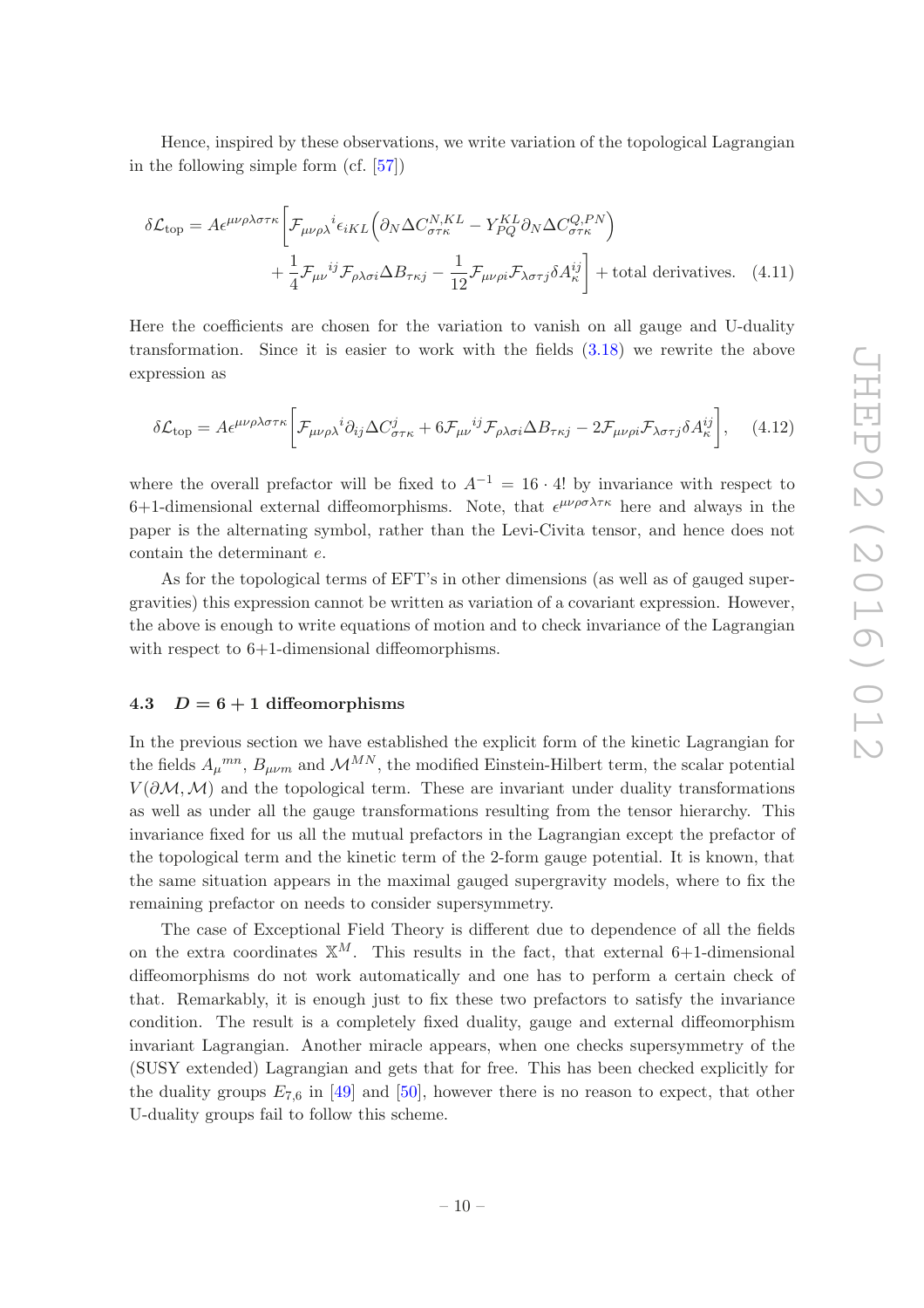Hence, let us start with the following external diffeomorphism transformations

$$
\delta e^a_\mu = \xi^\mu \mathcal{D}_\nu e^a_\mu + \mathcal{D}_\mu \xi^\nu e^a_\nu,
$$
  
\n
$$
\delta \mathcal{M}_{MN} = \xi^\mu \mathcal{D}_\mu \mathcal{M}_{MN},
$$
  
\n
$$
\delta A_\mu{}^M = \xi^\nu \mathcal{F}_{\nu\mu}{}^M + \mathcal{M}^{MN} g_{\mu\nu} \partial_N \xi^\nu,
$$
  
\n
$$
\Delta B_{\mu\nu i} = \xi^\rho \mathcal{F}_{\rho\mu\nu i},
$$
  
\n
$$
\Delta C_{\mu\nu\rho}{}^m = -\frac{1}{3!} e \epsilon_{\mu\nu\rho\sigma\kappa\lambda\tau} \xi^\sigma m^{mn} \mathcal{F}^{\kappa\lambda\tau}{}_n,
$$
\n(4.13)

where  $\varepsilon_{\mu\nu\rho\sigma\kappa\lambda\tau} = e\epsilon_{\mu\nu\rho\sigma\kappa\lambda\tau}$  is the Levi-Civita tensor in 7 dimensions. Transformation of the 3-form potential is required to be of this particular form by off-shell invariance of the Lagrangian (see remark at the end of this section).

One should note, that huge part of cancellations here works precisely as in the maximal gauged supergravity and hence, does not need to be double checked. In contrast, the terms that contain the derivative  $\partial_{mn}\xi^{\mu}$  do not exist in the gauged models and hence need to be processed explicitly. We will refer to them as *new terms* and work in the close analogy to [\[46](#page-24-16)]. Next we note that diffeomorphism invariance of the universal scalar potential  $V$ has been checked in general form in [\[47](#page-24-15)], hence we just use the result here.

Let us start with variations of the 2- and 3-form field strengths and write for the former

<span id="page-11-0"></span>
$$
\delta \mathcal{F}_{\mu\nu}{}^{mn} = 2\mathcal{D}_{\left[\mu\right.} \Delta A_{\nu\right]}{}^{mn} - \frac{1}{16} \epsilon^{mnpqr} \partial_{pq} B_{\mu\nu r}
$$
  
\n
$$
= 2\mathcal{D}_{\left[\mu\right.} (\xi^{\rho} \mathcal{F}_{\rho\mu}{}^{mn}) + \mathcal{D}_{\left[\mu\right.} (\mathcal{M}^{mn,pq} g_{\nu]\rho} \partial_{pq} \xi^{\rho}) - \frac{1}{16} \epsilon^{mnpqr} \partial_{pq} \partial_{pq} (\xi^{\rho} \mathcal{F}_{\mu\nu\rho r}) \quad (4.14)
$$
  
\n
$$
= (L_{\xi}^{D} \mathcal{F}_{\mu\nu}{}^{mn}) - \frac{1}{16} \epsilon^{mnpqr} \mathcal{F}_{\mu\nu\rho r} \partial_{pq} \xi^{\rho} + 2\mathcal{D}_{\left[\mu\right.} (m^{mp} m^{nq} g_{\nu]\rho} \partial_{pq} \xi^{\rho}),
$$

where we used the Bianchi identity for the field  $\mathcal{F}_{\mu\nu}{}^{mn}$  to organize the (conventional) Lie derivative with respect to  $\mathcal{D}_{\mu}$  that is denoted by  $L_{\xi}^{\mathcal{D}}$  $\mathcal{L}_{\xi}^{\mathcal{D}}$ . Using the same arguments and the Bianchi identity for the 3-form field strength we write for its variation

$$
\delta \mathcal{F}_{\mu\nu\rho m} = 3\mathcal{D}_{[\mu}\Delta B_{\nu\rho]m} + 6\epsilon_{mpqrs}\mathcal{F}_{[\mu\nu}{}^{pq}\delta A_{\rho]}{}^{rs} - \partial_{mn}\Delta C_{\mu\nu\rho}{}^{n} \tag{4.15}
$$
\n
$$
= 3\mathcal{D}_{[\mu}(\xi^{\sigma}\mathcal{F}_{\nu\rho\sigma]m}) + 6\epsilon_{mpqrs}\mathcal{F}_{[\mu\nu}{}^{pq}\mathcal{F}_{\sigma\rho]}{}^{rs}\xi^{\sigma} + 3\epsilon_{mpqrs}\mathcal{F}_{[\mu\nu}{}^{pq}\mathcal{M}^{rs,kl}g_{\rho\sigma}\partial_{kl}\xi^{\sigma} - \partial_{mn}\Delta C_{\mu\nu\rho}{}^{n} \tag{4.15}
$$
\n
$$
= (L_{\xi}^{D}\mathcal{F}_{\mu\nu\rho m}) + 6\epsilon_{mpqrs}m^{rk}m^{sl}\mathcal{F}_{\mu\nu}{}^{pq}g_{\rho\sigma}\partial_{kl}\xi^{\sigma} + \xi^{\sigma}\partial_{mn}\mathcal{F}_{\mu\nu\rho\sigma}{}^{n} - \partial_{mn}\Delta C_{\mu\nu\rho}{}^{n}.
$$

Here the transformation of the 3-form gauge potential  $\Delta C_{\mu\nu\rho}{}^m$  was left inexplicit for further convenience.

Now, one notices that terms in the variation of the Lagrangian containing the (conventional) Lie derivative of the 2- and 3-form potentials together with variations of the determinant of the vielbein det e and the scalar matrix  $m^{mn}$  in the corresponding kinetic terms give just full derivative. This is exactly the same as in the gauged theories and in other EFT's. Next, from the analysis of EFT's for the other U-duality groups one concludes that the last term in the last line of [\(4.14\)](#page-11-0) will cancel against the corresponding contribution from the variation of the modified Einstein-Hilbert term.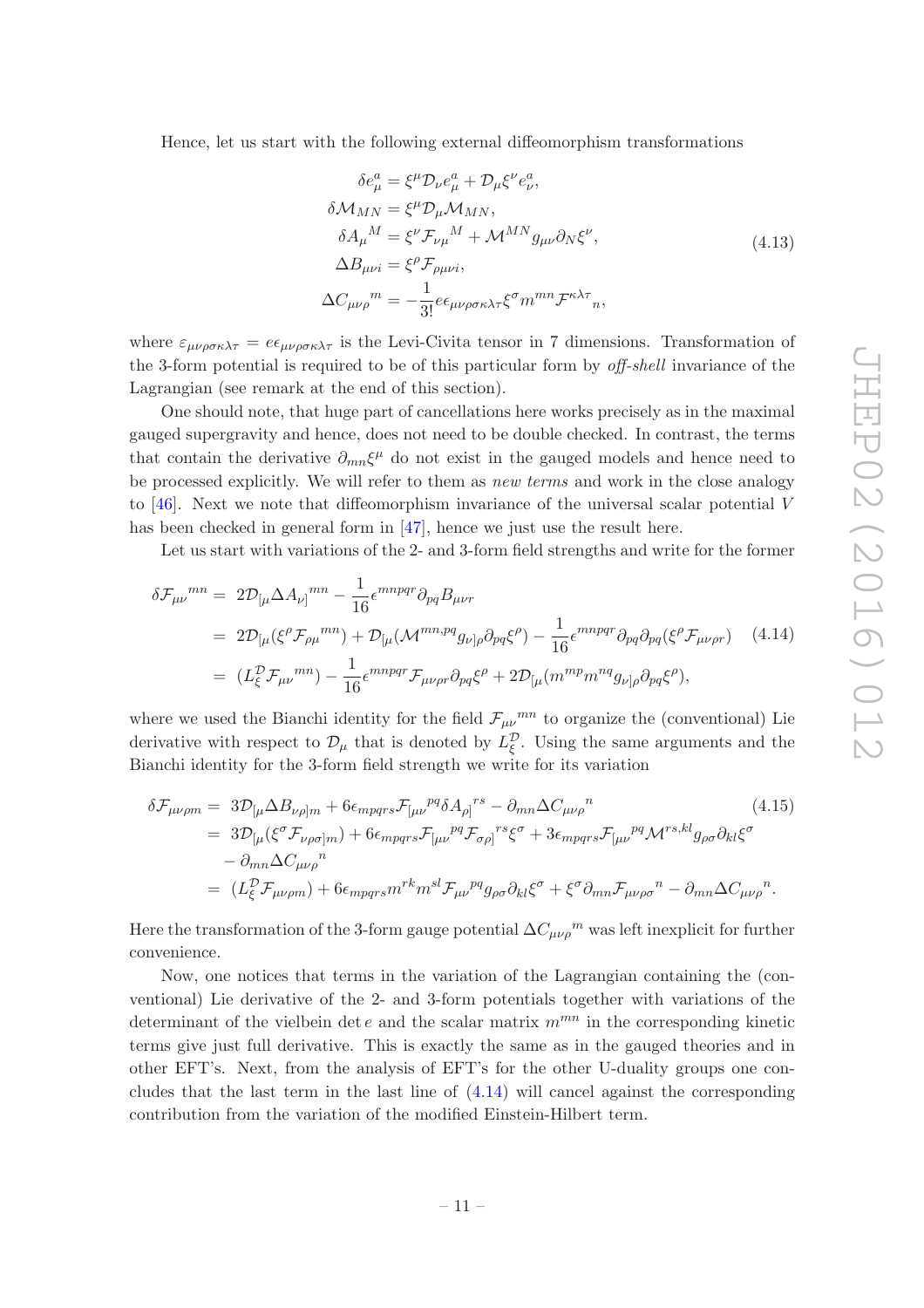Hence, what is left are the following six terms

$$
(1) = \frac{1}{4 \cdot 16} \epsilon m_{mk} m_{nl} \epsilon^{mnpqr} \mathcal{F}^{\mu\nu kl} \mathcal{F}_{\rho\mu\nu r} \partial_{pq} \xi^{\rho},
$$
  
\n
$$
(2) = -\frac{1}{4 \cdot 16} \epsilon m^{mn} \epsilon_{mpqrs} m^{rk} m^{sl} \mathcal{F}_{\mu\nu}{}^{pq} \mathcal{F}^{\mu\nu\rho}{}_{n} g_{\rho\sigma} \partial_{kl} \xi^{\sigma},
$$
  
\n
$$
(3) = \frac{1}{16} \epsilon m^{mn} \mathcal{F}^{\mu\nu\rho}{}_{n} \left( \xi^{\sigma} \partial_{mk} \mathcal{F}_{\mu\nu\rho\sigma}{}^{k} - \partial_{mk} \Delta C_{\mu\nu\rho}{}^{k} \right),
$$
  
\n
$$
(4) = A \epsilon^{\mu\nu\rho\lambda\sigma\tau\kappa} \mathcal{F}_{\mu\nu\rho\lambda}{}^{m} \partial_{mn} \Delta C^{n}_{\sigma\tau\kappa},
$$
  
\n
$$
(5) = -2 A \epsilon^{\mu\nu\rho\lambda\sigma\tau\kappa} \mathcal{F}_{\mu\nu\rho m} \mathcal{F}_{\lambda\sigma\tau n} \left( \xi^{\psi} \mathcal{F}_{\psi\kappa}{}^{mn} + g_{\kappa\psi} m^{mk} m^{nl} \partial_{kl} \xi^{\psi} \right),
$$
  
\n
$$
(6) = 6 A \epsilon^{\mu\nu\rho\lambda\sigma\tau\kappa} \mathcal{F}_{\mu\nu}{}^{mn} \mathcal{F}_{\rho\lambda\sigma m} \mathcal{F}_{\psi\tau\kappa n} \xi^{\psi}
$$

where the first line comes from the variation of the kinetic term for the 1-form gauge potential, the second and third lines comes from the kinetic term for the 2-form gauge potential. The last three lines result from the expression  $(4.12)$ , with the line  $(5)$  resulting from the term with  $\delta A_{\mu}^{mn}$  and the line (6) from the term with  $\Delta B_{\mu\nu m}$ . One immediately notes here, that the first term in brackets in the line (5) together with the line (6) forms an expression with the 8 indices  $\{\mu\nu\rho\lambda\sigma\tau\kappa\psi\}$  fully antisymmetrized, and hence cancels.

Next, the lines (1) and (2) cancel against each other since the scalar matrix  $m \in SL(5)$ . Indeed, as a consequence of det  $m = 1$  we may write

$$
m^{mn}m^{rk}m^{sl}\epsilon_{mpqrs} = \epsilon^{nklij}m_{ip}m_{jq},\tag{4.17}
$$

that after substituting into (2) gives the desired cancellation. Note, that the identity above can be understood as a rule for raising and lowering the indices of the alternating symbol, however we will not need this.

Now, we note that the first term  $[3.1]$  in the line  $(3)$  and the term in the line  $(4)$  can be combined into a full derivative. Indeed, using the transformation of the 3-form gauge potential we write

$$
[3.1] + (4) =
$$
  
=  $-\frac{1}{16} \epsilon m^{nk} \mathcal{F}^{\mu\nu\rho}{}_{k} \xi^{\sigma} \partial_{nm} \mathcal{F}_{\mu\nu\rho\sigma}{}^{m} - \frac{A}{3!} \epsilon^{\mu\nu\rho\lambda\sigma\tau\kappa} \mathcal{F}_{\mu\nu\rho\lambda}{}^{m} \partial_{mn} (e\epsilon_{\sigma\tau\kappa\psi\chi\tau\omega} \xi^{\psi} \mathcal{F}^{\chi\tau\omega}{}_{k} m^{nk})$   
=  $-\frac{1}{16} \epsilon m^{nk} \mathcal{F}^{\mu\nu\rho}{}_{k} \xi^{\sigma} \partial_{nm} \mathcal{F}_{\mu\nu\rho\sigma}{}^{m} - A \cdot 4! \mathcal{F}_{\mu\nu\rho\sigma}{}^{m} \partial_{mn} (e\xi^{\mu} \mathcal{F}^{\nu\rho\sigma}{}_{k} m^{nk}).$  (4.18)

Setting the prefactor  $A^{-1} = 16 \cdot 4!$  and taking into account two minus signs resulting from necessary permutation, one arrives to a full derivative, that drops from the variation of the action.

With the prefactor A being fixed we are left with check of the cancellation between the second terms in the lines (3) and (5). This is straightforward, however one should take care of the det e prefactors. Hence, we write (multiplied by  $(32 \cdot 3!)$  for convenience)

$$
(32 \cdot 3!) \left([3.2] + [5.2]\right) =
$$
  
=  $-2em^{mn} \mathcal{F}^{\mu\nu\rho} n \partial_{mk} (e\epsilon_{\mu\nu\rho\sigma\kappa\lambda\tau} \xi^{\sigma} \mathcal{F}^{\kappa\lambda\tau}{}_{l} m^{kl}) - \epsilon^{\mu\nu\rho\lambda\sigma\tau\kappa} \mathcal{F}_{\mu\nu\rho m} \mathcal{F}_{\lambda\sigma\tau n} g_{\kappa\psi} m^{mk} m^{nl} \partial_{kl} \xi^{\psi}$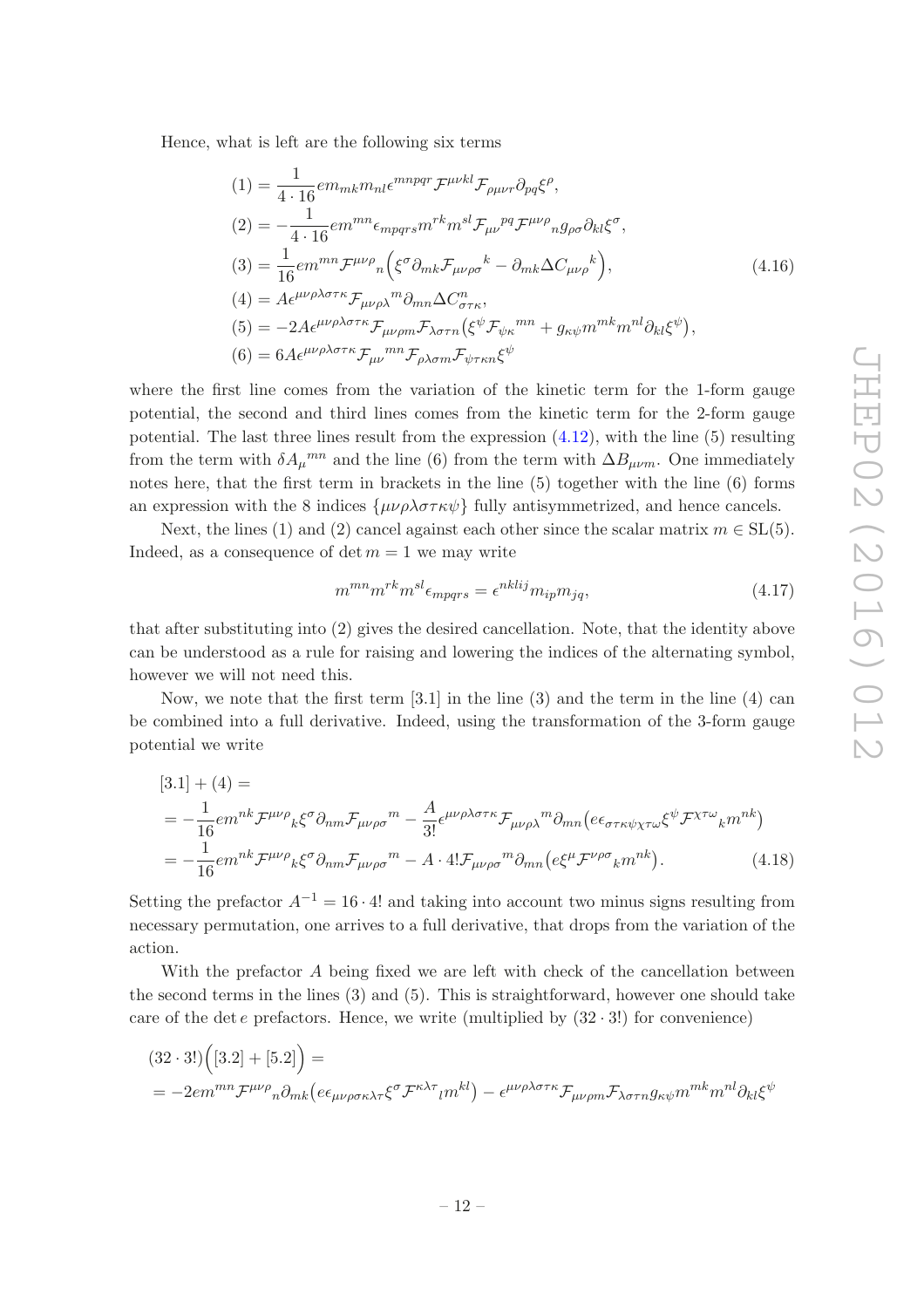$$
= -2\epsilon_{\mu\nu\rho\sigma\kappa\lambda\tau}\partial_{mk}\left(e^{mm}\mathcal{F}^{\mu\nu\rho}_{n}\right)e^{\mathcal{F}^{\kappa\lambda\tau}}{}_{l}m^{kl}\xi^{\sigma} - e \cdot \varepsilon_{\mu\nu\rho\lambda\sigma\tau\kappa}\mathcal{F}^{\mu\nu\rho}_{m}\mathcal{F}^{\lambda\sigma\tau}_{n}{}_{n}m^{mk}m^{nl}\partial_{kl}\xi^{\kappa} = -\epsilon_{\mu\nu\rho\sigma\kappa\lambda\tau}\partial_{mk}\left(e^{2}m^{mn}\mathcal{F}^{\mu\nu\rho}_{n}\mathcal{F}^{\kappa\lambda\tau}_{l}{}_{l}m^{kl}\xi^{\sigma}\right) \Rightarrow 0.
$$
\n(4.19)

Note the use of the Levi-Civita tensor  $\varepsilon_{\mu\nu\rho\lambda\sigma\tau\kappa}$  in the second expression, that produces an extra factor of e times the (constant) alternating symbol.

As the final remark in this section let us look at the equations of motion for the (non-dynamical) field  $C_{\mu\nu\rho}^{\qquad m}$ , that read

$$
\partial_{mk} \left( e m^{mn} \mathcal{F}^{\mu \nu \rho}{}_{n} - \frac{1}{4!} \epsilon^{\mu \nu \rho \lambda \sigma \tau \kappa} \mathcal{F}_{\lambda \sigma \tau \kappa}{}^{m} \right) = 0. \tag{4.20}
$$

The result is that the 3-form gauge potential does not give dynamical field equations in the external 6+1-dimensional space-time. Rather, it results in restricting of the 3- and 4-form field strength behavior in the internal extended space. After Scherk-Schwarz reduction the above equation results in the known duality relation between the 3- and 4-form field strengths. This is an expected result, as the fifth component of the 2-form gauge potential was introduced as a dualization of the 11-dimensional 3-form gauge field with all indices external. Since one was always allowed to dualize the 2-form gauge degrees of freedom to get a 3-form gauge potential, to keep the story duality covariant one should introduce both the 2- and the 3-form gauge potentials. This doubling of fields is the price for having the theory duality covariant. The final field content of the model depends on the gauging chosen.

Finally, let us note, that upon imposing the following dualization constraint

$$
em^{mn} \mathcal{F}^{\mu\nu\rho}{}_{n} - \frac{1}{4!} \epsilon^{\mu\nu\rho\lambda\sigma\tau\kappa} \mathcal{F}_{\lambda\sigma\tau\kappa}{}^{m}, \tag{4.21}
$$

the diffeomorphism transformation rule for the 3-form field strength takes its conventional form

$$
\Delta_{\xi} C_{\mu\nu\rho}{}^{m} = \xi^{\sigma} \mathcal{F}_{\sigma\mu\nu\rho}{}^{m}.
$$
\n(4.22)

#### <span id="page-13-0"></span>5 Embeddings of D=11 and Type IIB supergravity

The field content of the 11-dimensional and Type IIB supergravity can be naturally embedded into the field content of the exceptional field theory upon a correct choice of the solution of the section condition. Depending on the duality group one gets a different splitting of the coordinates of the resulting theory. As was shown in  $[46]$  for the  $E_6$  exceptional field theory the resulting Lagrangian does not preserve the full  $D=10$  Lorenz invariance due to this coordinate split. Since there is no reason to expect that on the level of the Lagrangian the construction works only for the  $E_6$  duality group, where it has been checked explicitly, we perform here only the check of the field content. However, in principle one would be interested in having an explicit picture of how the Lagrangian of all the EFT's reduces to the known supergravities.

Let us start with embedding of the 11-dimensional supergravity field content. The corresponding solution of the section condition breaks the U-duality group  $SL(5)$  to  $GL(4)$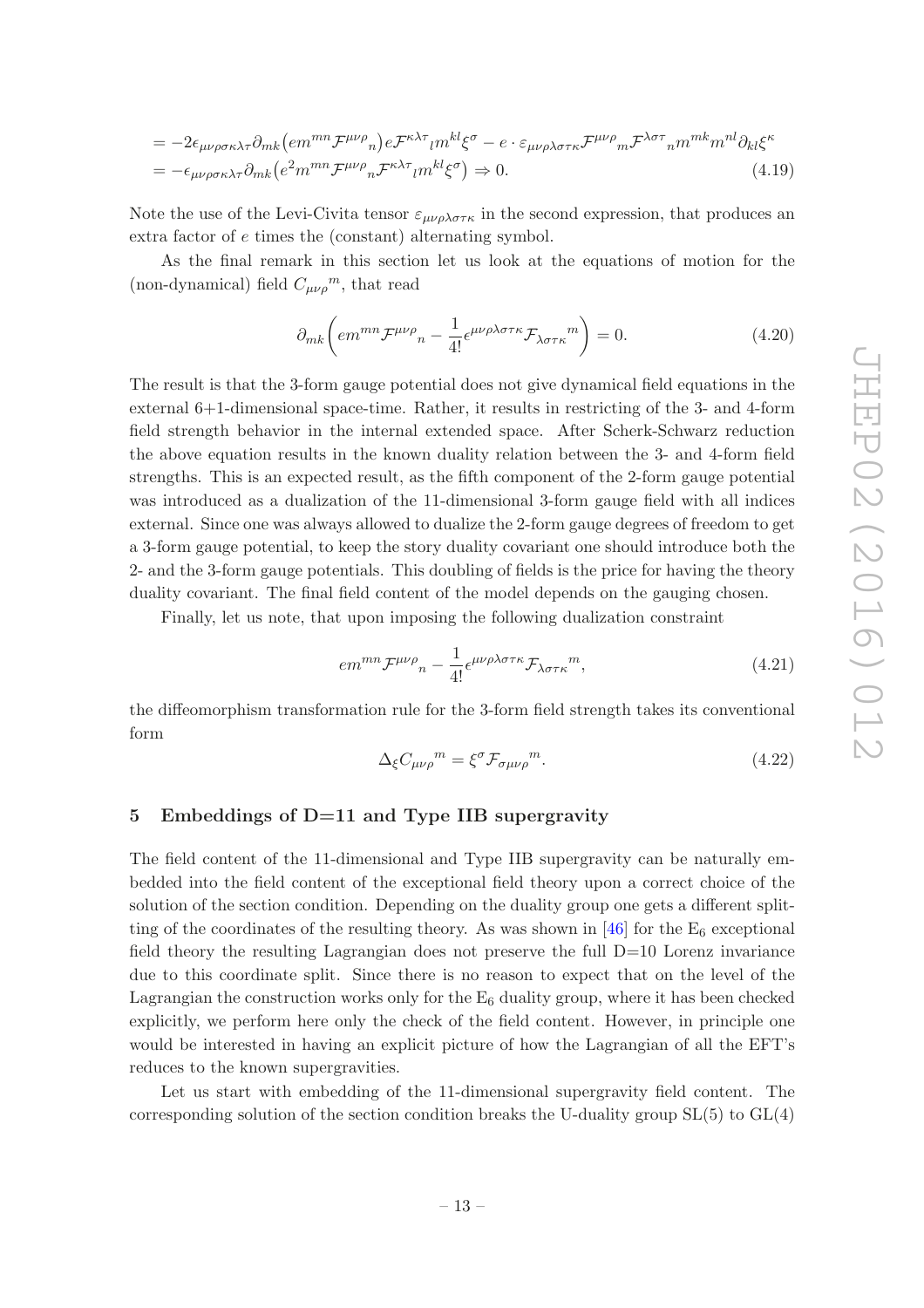and provides the following decomposition of the relevant representations

$$
SL(5) \to SL(4) \times GL(1) \simeq GL(4);
$$
  
\n
$$
10 \to 4_{-3} + 6_2;
$$
  
\n
$$
5 \to 4_1 + 1_{-4};
$$
  
\n
$$
24 \to 1_0 + 4_5 + \bar{4}_{-5} + 15_0,
$$
  
\n(5.1)

where the subscripts denote weights with respect to the  $GL(1)$  subgroup. Since the extended coordinates  $\mathbb{X}^{mn}$  transform under the representation **10** they decompose according to the second line above, that gives

$$
\mathbb{X}^{mn} \to \{\mathbb{X}^{5a}, \mathbb{X}^{ab}\} \to \{x^a, \epsilon^{abcd}y_{cd}\},\tag{5.2}
$$

where  $\epsilon^{abcd}$  is the alternating symbol in 4 dimensions. The coordinates  $x^a$  have the interpretation of the usual geometric coordinates, while  $y_{ab}$  correspond to winding modes of the M2-brane. It is straightforward to check that dropping dependence on the winding coordinates solves the section condition

$$
\epsilon^{imnkl}\partial_{mn}\otimes\partial_{kl}=0.\tag{5.3}
$$

Hence, all the fields of the theory depend only on eleven coordinates: the space-time external coordinates  $x^{\mu}$  and the internal ones  $x^a$ .

The corresponding decomposition of the gauge fields works as follows

$$
A_{\mu}^{mn} \to A_{\mu}^{a}, A_{\mu ab},
$$
  
\n
$$
B_{\mu\nu m} \to B_{\mu\nu}, B_{\mu\nu a}.
$$
\n(5.4)

Here we do not include the field  $C_{\mu\nu\rho}^{\qquad m}$  as it completely drops from the theory on the solution of the section condition. This decomposition nicely fits into the decomposition of the metric  $G_{\hat{M}}$  and the 3-form field  $C_{\hat{M}}$  in 11 dimensions (see [\(2.1\)](#page-3-2))

$$
G_{\hat{\mathbb{MR}}} \to \{g_{\mu\nu}, A_{\mu}{}^{a}, \varphi_{ab}\},
$$
  
\n
$$
C_{\hat{\mathbb{MR}}} \to \{C_{\mu\nu\rho}, B_{\mu\nu a}, A_{\mu ab}, \varphi_{abc}\}
$$
\n(5.5)

The 3-form field  $C_{\mu\nu\rho}$  is obtained by dualization of the 2-form  $B_{\mu\nu}$  in 7 dimensions. The 14 scalars  $\varphi_{ab}$  and  $\varphi_{abc}$  is the above decomposition are identified with the components of the generalized metric  $m_{mn}$  that lives in the 24 of SL(5) factorized by the 10 of SO(5) considered as its subgroup. Hence a combination of  $4_5$  and  $\overline{4}_{-5}$  is factored out as well as the  $SO(4)$  part of the  $15<sub>0</sub>$ . The latter together with the singlet 1 form the coset space  $GL(4)/SO(4)$ , while the remained 4 gives the fields  $\varphi_{abc}$ . The easiest way to see this is to look at decomposition in the matrix representation of the groups SL(5) and SO(5)

$$
SL(5): \begin{bmatrix} SL(4) & 4_5 \ \overline{4}_{-5} & 1_0 \end{bmatrix}, \qquad SO(5): \begin{bmatrix} SO(4) & 4 \ 4 & 1 \end{bmatrix}. \tag{5.6}
$$

The other possible branching  $SL(5) \rightarrow GL(3) \times SL(2)$  gives the field content of the tendimensional Type IIB supergravity with  $7+3$  split. As usual for EFT's, the explicit  $SL(2)$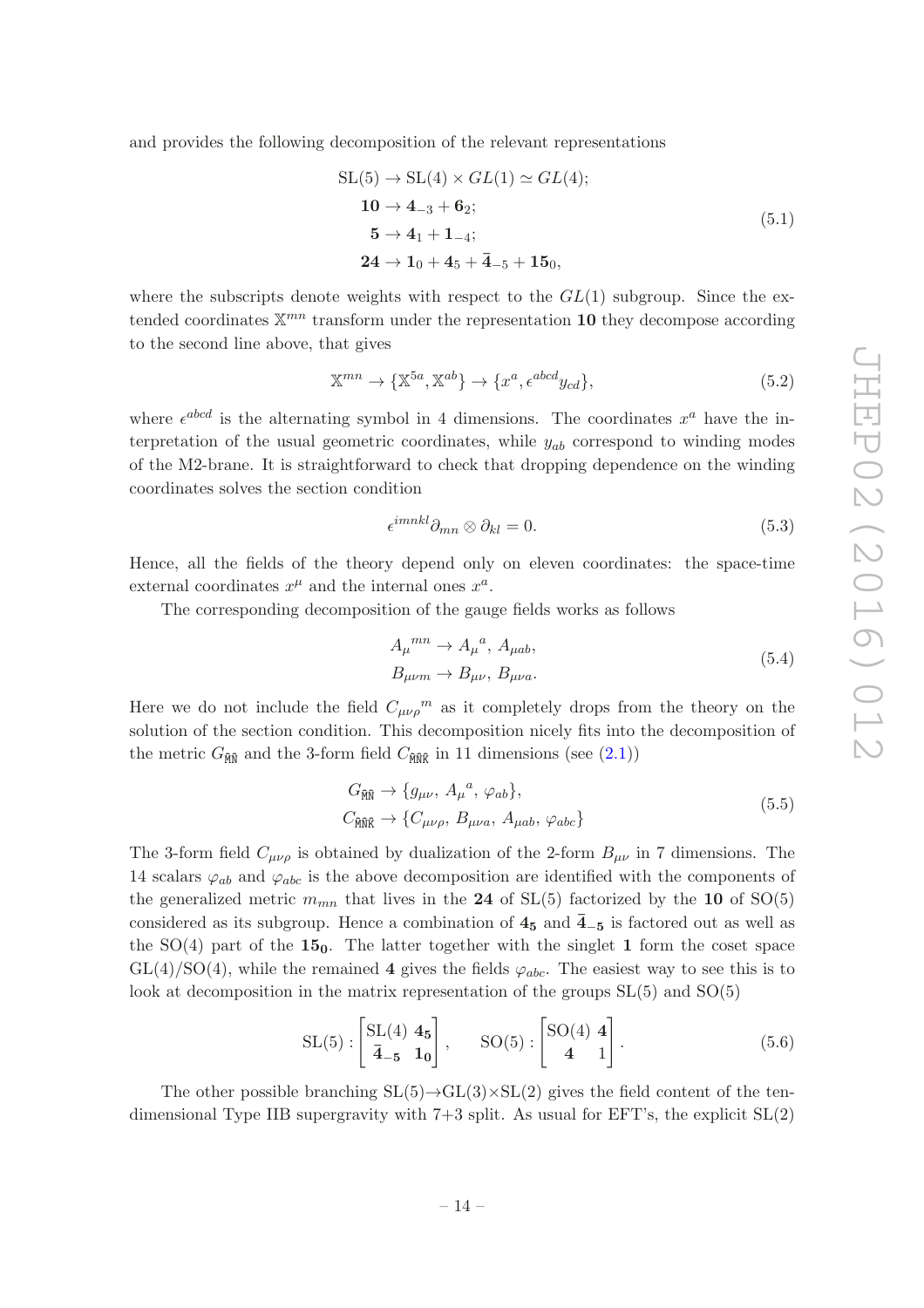symmetry is identified with the S-duality symmetry of the theory. Branching rules for the relevant representations take the following form

$$
10 \rightarrow (1, 1)_{-6} + (\bar{3}, 1)_4 + (3, 1)_{-1},
$$
  
\n
$$
5 \rightarrow (1, 2)_{-3} + (3, 1)_2,
$$
  
\n
$$
24 \rightarrow (1, 1)_0 + (1, 3)_0 + (3, 2)_5 + (\bar{3}, 2)_{-5} + (8, 1)_0,
$$
  
\n(5.7)

where the first irrep corresponds to the  $SL(3)$  subgroup of  $GL(3)$  and the subscript denotes weight with respect to its  $GL(1)$  subgroup. The first line above implies the following decomposition of the extended coordinates  $\mathbb{X}^{mn}$ 

<span id="page-15-0"></span>
$$
\mathbb{X}^{mn} \to \{ \mathbb{X}^{\underline{a}\underline{b}}, \mathbb{X}^{\underline{a}\hat{\alpha}}, \mathbb{X}^{\hat{a}\hat{\beta}} \} \to \{ \epsilon^{\underline{a}b\underline{c}} x_{\underline{c}}, y^{\underline{a},\hat{\alpha}}, \epsilon^{\hat{\alpha}\hat{\beta}} z \},\tag{5.8}
$$

where  $\epsilon^{\underline{a}b\underline{c}}$  and  $\epsilon^{\hat{\alpha}\hat{\beta}}$  are the alternating symbols for the SL(3) and SL(2) groups respectively Supergravity interpretation of the above decomposition in terms of the geometric coordinates and winding modes of various Type II branes needs more careful consideration.

First, one should note that breaking the SL(2) symmetry explicitly and leaving only the coordinates  $\{x_a, y^{una,1}\}$  results in the O(d,d) theory, that is the Double Field Theory [\[58\]](#page-25-1). The DFT section condition

$$
\frac{\partial}{\partial x_{\underline{a}}} \otimes \frac{\partial}{\partial y^{\underline{a}}} = 0 \tag{5.9}
$$

is a direct consequence of the SL(5) section condition. Hence, as it is known from DFT, to return to the Type IIA theory one just drops dependence on the  $x_a$  coordinates, that correspond to winding of the fundamental string of Type IIA. Alternatively, to end up with Type IIB theory one drops the dual coordinates  $y^{\underline{a}}$  and interprets what remains as the normal geometric coordinates. In the recent work [\[22](#page-23-12)] this procedure was used to obtain consistent truncations of Type IIA and IIB supergravities from the SL(5) extended geometry.

With this in mind we return back to the decomposition  $(5.8)$  and identify the  $x_a$  with the geometric coordinates while the doublet  $y^{\underline{a}\hat{\alpha}}$  is identified with the doubled of winding modes for the fundamental string and the D1 brane. The latter are indeed dual with respect to an S-duality rotation. Finally the coordinate z is understood as winding mode for the D3 brane in 3 dimensions. It is important to mention that the SL(2) symmetry is not broken.

To identify the fields of the  $SL(5)$  EFT let us look at the  $7+3$  decomposition of the (bosonic) fields of Type IIB supergravity

<span id="page-15-1"></span>
$$
G_{\text{MN}} \longrightarrow g_{\mu\nu}, A_{\mu\underline{a}}, \varphi_{\underline{a}\underline{b}};
$$
\n
$$
C_{\hat{\alpha}} \longrightarrow \varphi_{\hat{\alpha}};
$$
\n
$$
B_{\text{MN}\hat{\alpha}} \longrightarrow B_{\mu\nu \hat{\alpha}}, A_{\mu \underline{a} \hat{\alpha}}, \varphi_{\underline{a}\underline{b} \hat{\alpha}};
$$
\n
$$
C_{\text{MNKL}} \longrightarrow B_{\mu\nu \underline{a}\underline{b}}, A_{\mu}, C_{\mu\nu\rho\sigma}, C_{\mu\nu\rho \underline{a}}.
$$
\n
$$
(5.10)
$$

Note that die to the self-duality of the 4-form gauge potential in 10 dimensions only the half of d.o.f. in the last line above survives. The branching rule imply the following decomposition of the EFT gauge fields

$$
A_{\mu}^{mn} \rightarrow \{A_{\mu}, A_{\mu\underline{a}}, A_{\mu}^{\underline{a}\hat{\alpha}}\},
$$
  
\n
$$
B_{\mu\nu m} \rightarrow \{B_{\mu\nu\underline{a}}, B_{\mu\nu\hat{\alpha}}\}.
$$
\n(5.11)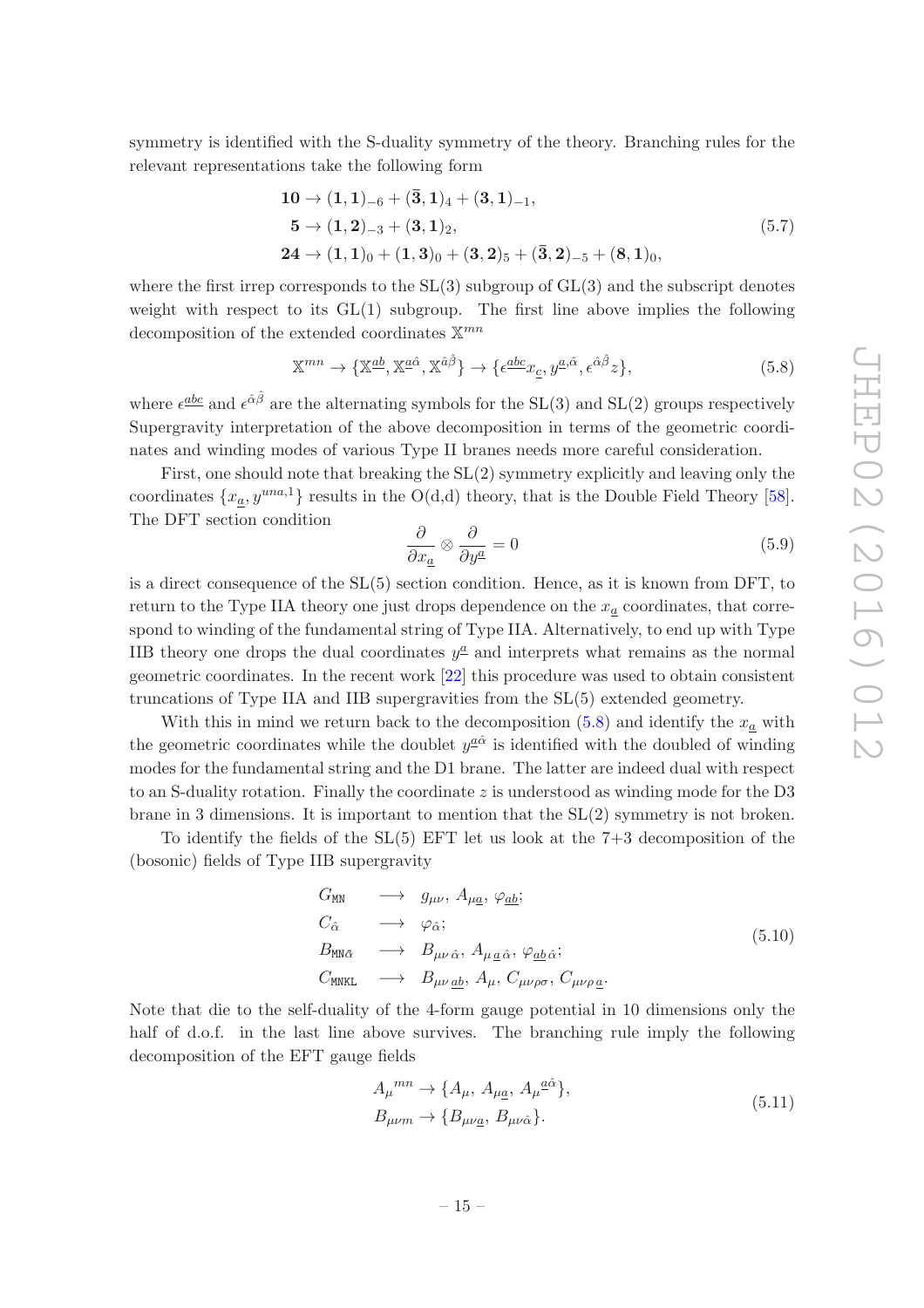Considering only the fields  $C_{\mu\nu\rho\alpha}$  and  $A_{\mu}$  of the last line in [\(5.10\)](#page-15-1) as physical we identify them with the field  $A_{\mu}$  of EFT and the dual of  $B_{\mu\nu a}$ . Note that the underlined indices labeling the  $3$  of  $SL(3)$  can be raised and lowered by the scalar matrix. With this in hand one directly identifies the remaining gauge fields.

The generalized metric  $m_{mn}$  represented by the coset element can be decomposed as follows

$$
m_{mn} \to \{m_{\underline{ab}}, m_{\underline{a}\hat{\alpha}}, m_{\hat{\alpha}\hat{\beta}}\}.
$$
\n(5.12)

Here the fields  $m_{a\hat{\alpha}}$  are directly identified with those coming from the 2-form in 10 dimensions up to contraction with the alternating symbol  $\epsilon^{\underline{abc}}$ . The element  $m_{\underline{ab}}$  of the coset  $GL(3)/SO(3)$  give the internal part  $\varphi_{ab}$  of the 10-dimensional metric, while the 2 fields  $m_{\alpha\beta}$  parameterizing the coset  $SL(2)/SO(2)$  match the axion-dilaton  $C_{\hat{\alpha}}$ . One may come to the same conclusions by analyzing the coset decomposition of the generalized vielbein, however we find the above analysis more transparent.

Hence, we conclude that the expected result of recovering the 11-dimensional supergravity and Type IIB supergravity by different solutions of the section condition holds for the SL(5) theory as for the other EFT's. The same procedure has been used in [\[20\]](#page-23-13) to explicitly obtain the Lagrangian for Type IIB and 11-dimensional supergravities from the internal sector of EFT, developed in [\[4\]](#page-22-8) and [\[5\]](#page-22-7). One is still interested in doing the same for the full SL(5) EFT and for its supersymmetric extension.

### <span id="page-16-0"></span>6 Discussion and outlook

In this work the construction of SL(5) Exceptional Field Theory was presented, that fills the empty slot in the chain of EFT's for the groups  $E_{8.7,6}$ , SO(5,5) and SL(3)×SL(2) already constructed. These correspond to the maximal supergravities in  $D = 3, 4, 5, 6$  and  $D = 8$  respectively. Hence, the presented model adds the  $D = 7$  case and fulfills the chain. The U-duality groups for  $D = 9,10$  supergravity are too simple and the extended space can not be constructed. On the other end one meets the  $E_9$  group to be expected as the U-duality group for  $D = 2$  maximal supergravity. This is infinitely dimensional, and hence the extended geometry in its known form ruins here as well.

For some applications, such as searches for solutions or classification of gaugings, models with SL(5) U-duality group seem to be more convenient as these provide less extended coordinates and carry more simple algebraic structure.

Although the initial construction of extended geometry has resulted from investigation of the toroidal backgrounds in supergravity, it is in general believed, that Scherk-Schwarz compactifications are able to catch non-toroidal and even non-geometric backgrounds. There was large progress in the direction of uplifting Type IIB solutions and solutions of 11-dimensional supergravity into EFT by choosing an appropriate Scherk-Schwarz reduction scheme  $[22-24]$ . However, there is still discussion in the literature, whether one should use other approaches to describe non-toroidal backgrounds. One of them is the so called WZW Double Field Theory, that attempts to construct a DFT on a group manifold [\[59](#page-25-2)[–62](#page-25-3)]. hence, in this context it would be interesting to expand the ideas of exceptional field theory to  $DFT_{WZW}$  and look for possible uplifts.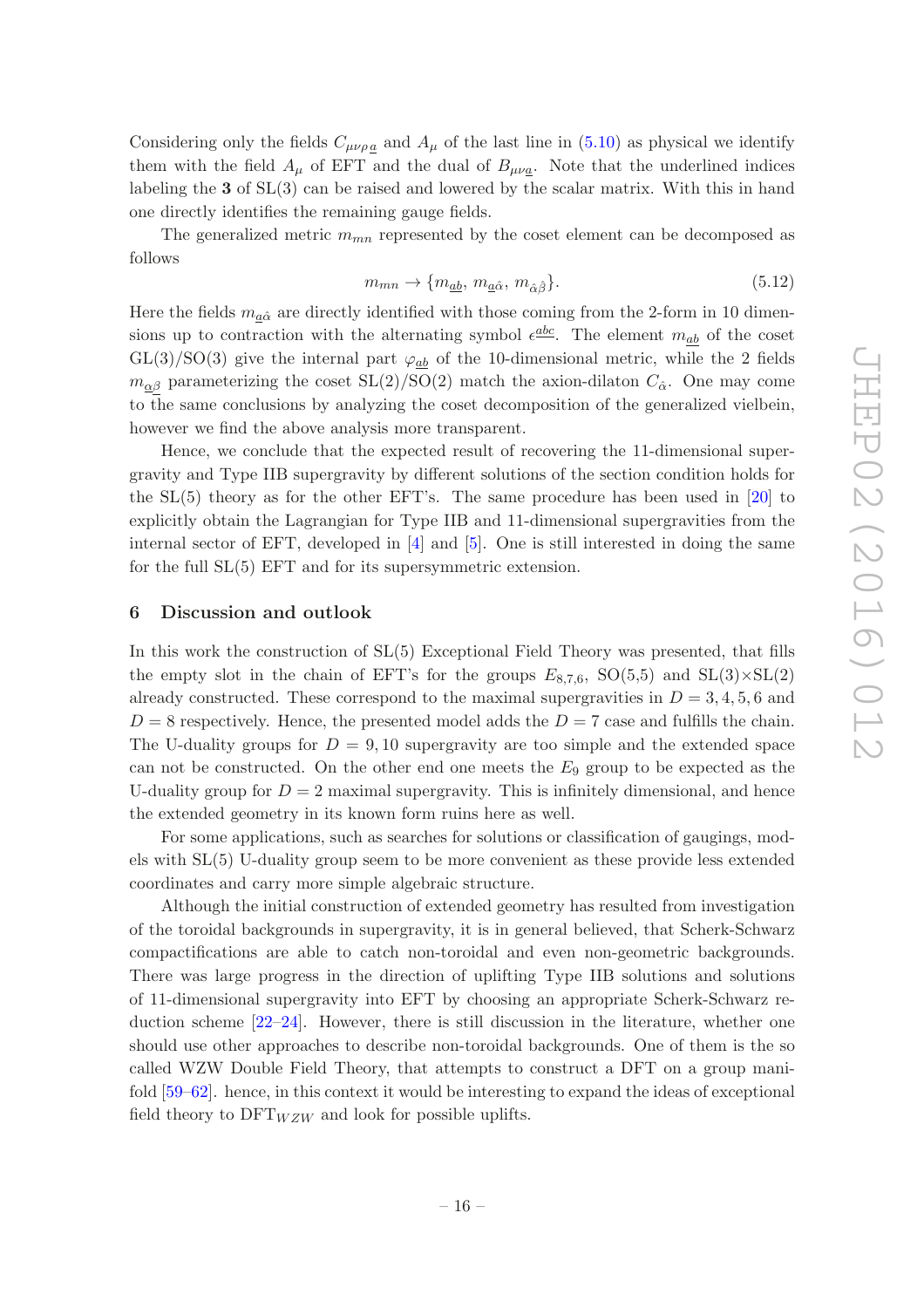The presented theory is essentially bosonic and one may be interested in extending it to include fermions in a supersymmetry invariant way. For the  $E_{6.7}$  EFT's this was done in [\[49](#page-24-8), [50](#page-24-17)]. The interesting point here is that in contrast to the maximal gauged theories the bosonic Lagrangian is completely fixed already one the bosonic level with no need of supersymmetry. Hence, the fermionic sector should be constructed in such a way to fit nicely in the existing theory. With such theory in hands one may be able to investigate BPS solutions of the theory and geometry of Killing spinors.

In  $[54]$  extended geometry for the group  $SL(N)$  was constructed, that may be interpreted as internal sector of a corresponding EFT. One may be interested in merging this work and the present results to end with an  $SL(N)$  "exceptional" field theory. The question is, to what extent one expect the known structures of tensor hierarchy to appear there, and is it possible to construct a Lagrangian.

## Acknowledgments

The author is grateful to Ilya Bakhmatov for valuable discussions and useful comments. The author would like to thank Nesin Mathematics Village (Izmir, Turkey) and its supporters for warm hospitality during completion of a part of this research. This work on its final stage was supported by the Alexander von Humboldt Foundation.

# <span id="page-17-0"></span>A Notations and conventions

All the notations for indices used in this paper are as follows

| $\hat{M}, \hat{N}, \ldots = 0, \ldots 10,$                       | 11-dimensional space-time indices;                          |       |
|------------------------------------------------------------------|-------------------------------------------------------------|-------|
| $M, N,  = 0,  9,$                                                | 10-dimensional space-time indices;                          |       |
| $\mu, \nu, \rho \ldots = 0, \ldots 6,$                           | 7-dimensional space-time indices;                           |       |
| $\overline{a}, \overline{b}, \overline{c} \ldots = 0, \ldots 6,$ | 7-dimensional space-time flat indices;                      |       |
| $a, b, c \ldots = 1, \ldots 4,$                                  | 4-dimensional internal curved indices;                      | (A.1) |
| $a, b, c \ldots = 1, \ldots 4,$                                  | 4-dimensional internal curved Type IIB indices;             |       |
| $\hat{\alpha} = 1, 2,$                                           | $SL(2)$ Type IIB index;                                     |       |
| $M, N, K = 1, 10,$                                               | indices of the $10$ of $SL(5)$ labeling the extended space; |       |
| $m, n, k, l = 1, \ldots 5,$                                      | indices of the $5$ of $SL(5)$ ;                             |       |
| $\alpha, \beta = 1, \ldots 4,$                                   | indices of the 4 of $USp(4)$ ;                              |       |

The extended space of the SL(5) EFT is parametrized by the coordinates  $\mathbb{X}^M$  with the capital Latin indices labeling the representation 10. However, it is often more convenient for explicit calculations to label the representation by an antisymmetric pair of indices in the fundamental  $\mathbb{X}^{mn} = -\mathbb{X}^{mn}$ . To prevent double counting one should either write sum with the condition  $m < n$ , or to write the 1/2 prefactor explicitly. To make the calculations more straightforward and more machine-friendly we choose the second way.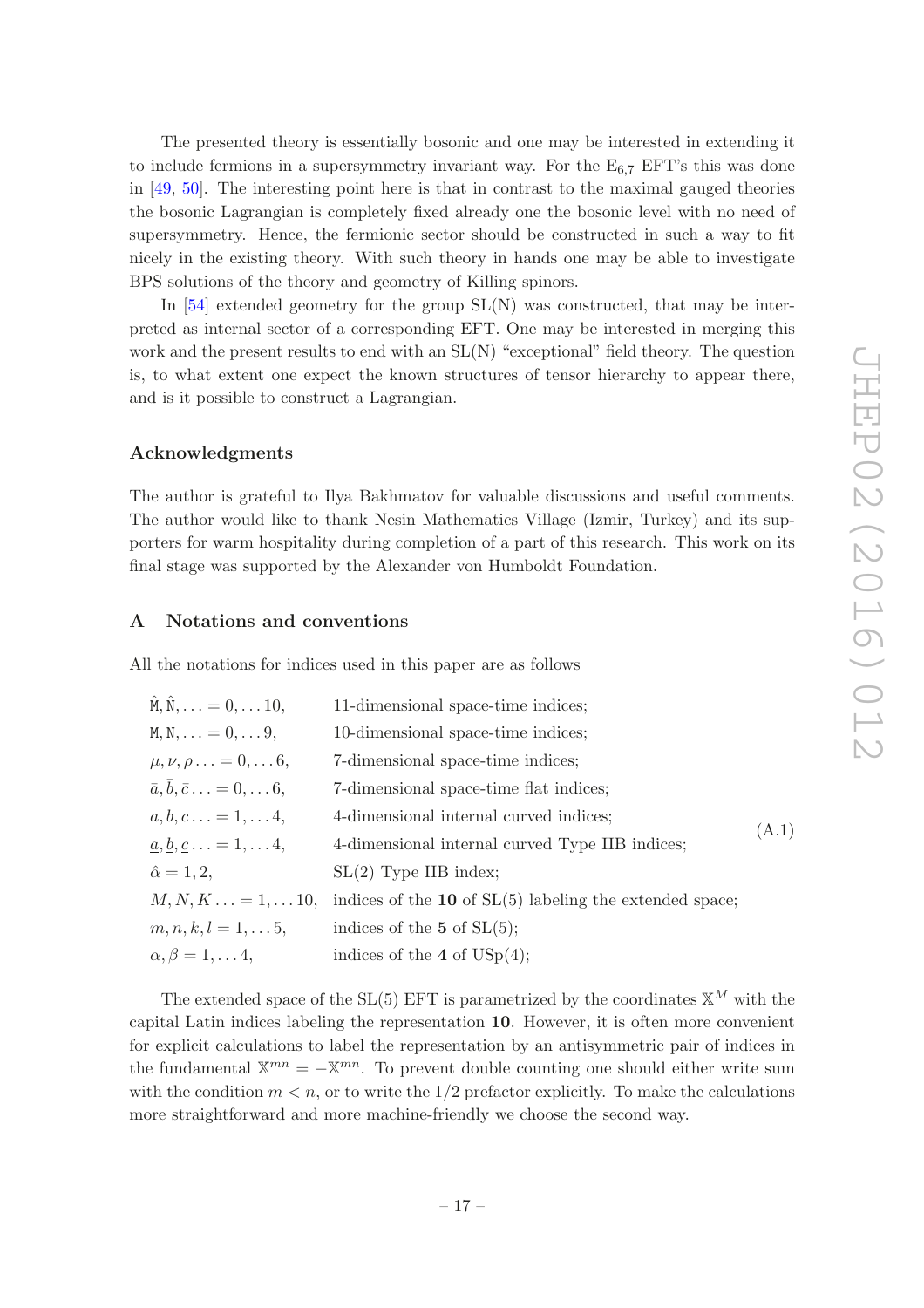Hence, one observes the following rules to go from the capital Latin indices labeling the irrep 10 to an antisymmetric pair of small Latin indices each labeling the irrep 5

$$
T^{M} \to T^{mn} \qquad \text{any tensor};
$$
  
\n
$$
U^{M}V_{M} \to \frac{1}{2}U^{mn}V_{mn};
$$
  
\n
$$
\delta^{M}{}_{N} \to 2\delta^{mn}_{kl} \qquad \text{only for the Kronecker delta.}
$$
\n(A.2)

The Kronecker delta symbol is required to be processed separately because  $\delta_{mn}^{mn} = 10$  as well as  $\delta_M^M = 10$ , while one should introduce an extra 1/2 factor when going from contraction of capital Latin indices to contraction of a pair of small indices.

## <span id="page-18-0"></span>B The algebra of SL(5)

Generators of the SL(5) group in the fundamental representation and in the representation 10 are given by

$$
(t^{i}_{j})_{n}^{m} = \delta_{j}^{m} \delta_{n}^{i} - \frac{1}{5} \delta_{n}^{m} \delta_{j}^{i},
$$
  

$$
(t^{i}_{j})^{mn}_{kl} = 4(t^{i}_{j})_{[k}^{[m} \delta_{l]}^{n]}
$$
 (B.1)

These are traceless and satisfy the following commutation relations

$$
[t^m{}_n, t^k{}_l] = \delta_l^m t^k{}_n - \delta_n^k t^m{}_l. \tag{B.2}
$$

It is important to note, that when contracting generators in the 10 representation one should use the capital Latin indices and the same is true for the projectors below. I.e. one writes

$$
(t^{i}_{j}t^{k}_{l})^{M}{}_{N} = (t^{i}_{j})^{M}{}_{K}(t^{k}_{l})^{K}{}_{N} = \frac{1}{2}(t^{i}_{j})^{M}{}_{pq}(t^{k}_{l})^{pq}{}_{N}.
$$
 (B.3)

This results in a different coefficient in the definition of the generator in 10 with respect to [\[18\]](#page-23-11), however we find such conventions more natural.

Now it is useful to write the explicit form of the projector on the 10 representation of SL(5) that reads

$$
\mathbb{P}^{M}{}_{N}{}^{K}{}_{L} = \frac{1}{3} (t^{i}{}_{j})^{M}{}_{N} (t^{i}{}_{j})^{K}{}_{L}. \tag{B.4}
$$

The identifying property of the projector then can be written as

$$
\mathbb{P}^M{}_N{}^K{}_L \mathbb{P}^L{}_K{}^P{}_Q = \frac{1}{4} \mathbb{P}^M{}_N{}^{kl}{}_{ij} \mathbb{P}^{ij}{}_{kl}{}^P{}_Q \stackrel{!}{=} \mathbb{P}^M{}_N{}^P{}_Q. \tag{B.5}
$$

This fixes the overall prefactor in the projector and implies the correct identity

$$
\mathbb{P}^M{}_N{}^N{}_M = \frac{1}{4} \mathbb{P}^{mn}{}_{kl}{}^{kl}{}_{mn} = 24 = \dim(\text{adj}).\tag{B.6}
$$

Let us now check explicitly the defining relation for the Y-tensor derived in [\[38](#page-24-1)], that for the  $SL(5)$  group reads

$$
\epsilon^{aMN}\epsilon_{aKL} = Y_{KL}^{MN} = -3\mathbb{P}^M{}_N{}^K{}_L + \frac{1}{5}\delta^M{}_N\delta^K_L + \delta^M_L\delta^K_N,\tag{B.7}
$$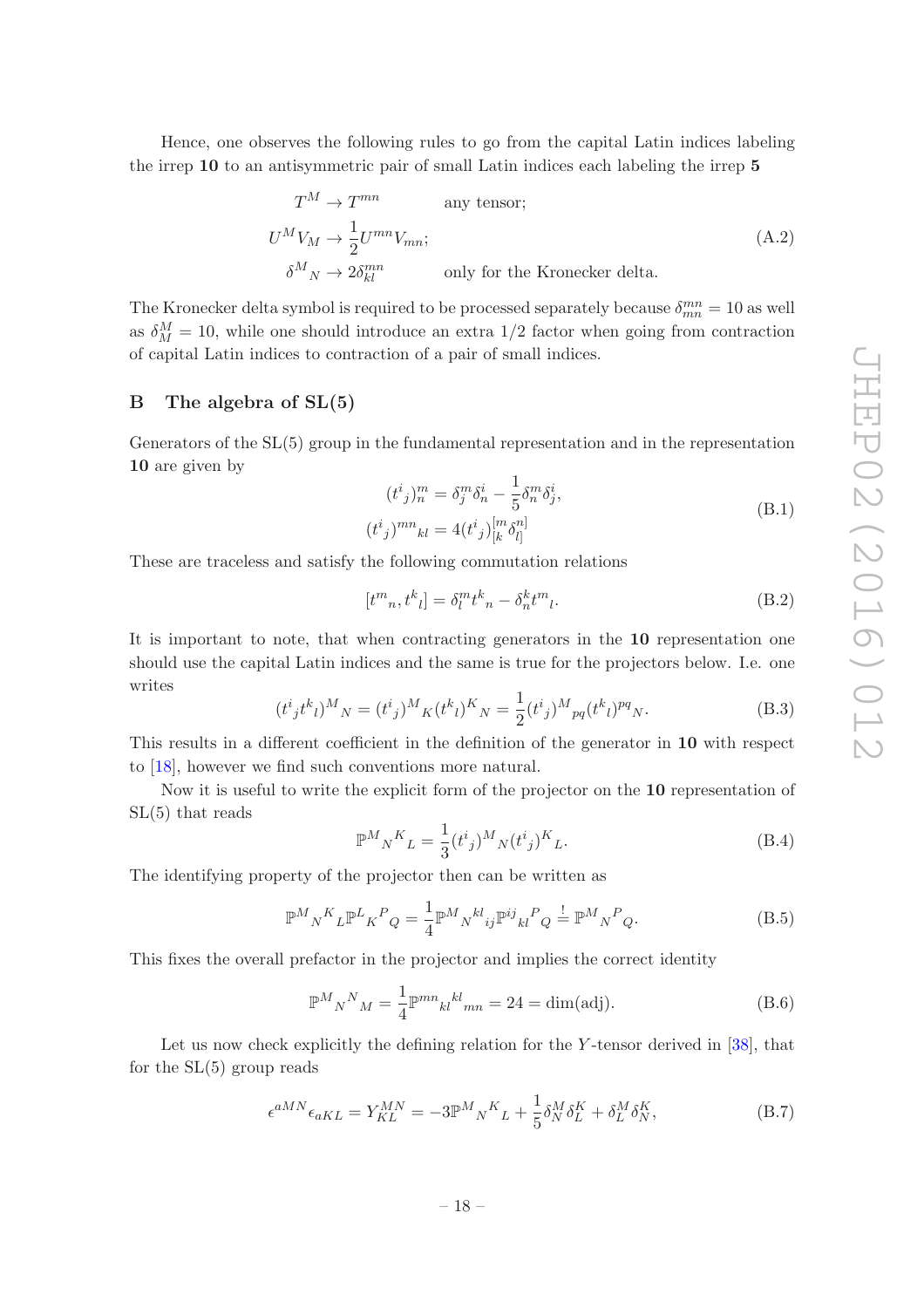where  $\epsilon^{aMN}$  denotes the 5-dimensional alternating symbol  $\epsilon^{amnkl}$ . Taking into account the above notations we rewrite the expression as

$$
\epsilon^{amnkl}\epsilon_{apqrs} = -3\mathbb{P}^{mn}_{pq}{}^{kl}_{rs} + \frac{4}{5}\delta^{mn}_{pq}\delta^{kl}_{rs} + 4\delta^{mn}_{rs}\delta^{kl}_{pq},\tag{B.8}
$$

note the prefactor 4 of the Kronecker symbols. Substituting the expression for the projector in terms of the generators and writing them explicitly in terms of the Kronecker symbols we have for the r.h.s.

$$
\begin{split}\n&\left(-16(t^i{}_j)^{[m}{}_{[p}\delta^{n]}_{q]}(t^j{}_i)^{[k}{}_{[r}\delta^{l]}_{s]}\right) + \frac{4}{5}\delta^{mn}_{pq}\delta^{kl}_{rs} + 4\delta^{mn}_{rs}\delta^{kl}_{pq} \\
&= \left(-8\delta^{mn}_{q[r}\delta^{kl}_{s]p} + 8\delta^{mn}_{q[r}\delta^{kl}_{s]p} + \frac{16}{5}\delta^{mn}_{pq}\delta^{kl}_{rs}\right) + \frac{4}{5}\delta^{mn}_{pq}\delta^{kl}_{rs} + 4\delta^{mn}_{rs}\delta^{kl}_{pq} \\
&= -8\delta^{mn}_{q[r}\delta^{kl}_{s]p} + 8\delta^{mn}_{q[r}\delta^{kl}_{s]p} + 4\delta^{mn}_{pq}\delta^{kl}_{rs} + 4\delta^{mn}_{rs}\delta^{kl}_{pq} = 4!\delta^{mnkl}_{pqrs}.\n\end{split} \tag{B.9}
$$

This is precisely what one has on the l.h.s. of the identity, i.e.  $\epsilon^{amnkl}\epsilon_{apqrs} = 4! \delta_{pqrs}^{mnkl}$ .

# <span id="page-19-0"></span>C Useful identities

The 4-form field strength  $\mathcal{F}^{M,KL}$  belongs to the representation  $\mathbf{10} \otimes \mathbf{5} = \mathbf{5} + \mathbf{45}$  since the indices KL by construction contain only the  $\bar{5}$ . Moreover, the representation 45 is not contained in the field strength. Hence, in the fundamental indices one may write  $\mathcal{F}^{mn,[klrs]}$ . And finally projecting out all the redundant representations one has

$$
\mathcal{F}^m = -6\mathcal{F}^{mn,klrs}\epsilon_{nklrs}.\tag{C.1}
$$

Consider now the following expression that is relevant for the Bianchi identity of the 3-form field strength  $\mathcal{F}^{KL}$ 

<span id="page-19-2"></span>
$$
\epsilon_{iKL}(\partial_N \mathcal{F}^{N,KL} - Y_{PQ}^{KL} \partial_N \mathcal{F}^{Q,PN}) =
$$
\n
$$
= \frac{1}{8} (\partial_{mn} \mathcal{F}^{mn,klrs} \epsilon_{iklrs} - 6\epsilon_{ipqrs} \partial_{mn} \mathcal{F}^{rs,pqmn}).
$$
\n(C.2)

Let us show, that this is proportional to  $\partial_{ij} \mathcal{F}^j$ . Indeed, considering antisymmetrization of the indices  $\{niklrs\}$  in the first term, that is identically zero, and taking into account symmetries of the indices of  $\mathcal{F}^{mn,klrs}$  we may write the following

$$
\partial_{mn} \mathcal{F}^{mn,klrs} \epsilon_{iklrs} = \partial_{mi} \mathcal{F}^{mn,klrs} \epsilon_{nklrs} + 4 \partial_{mk} \mathcal{F}^{mn,klrs} \epsilon_{inlrs}.
$$
 (C.3)

Considering antisymmetrization of the indices  $\{mnklrs\}$  in the second term above we rewrite the above expression as

$$
\partial_{mn} \mathcal{F}^{mn,klrs} \epsilon_{iklrs} = \partial_{mi} \mathcal{F}^{mn,klrs} \epsilon_{nklrs} + \frac{1}{2} \partial_{mk} \mathcal{F}^{mk,nlrs} \epsilon_{inlrs} + 3 \partial_{mk} \mathcal{F}^{nl,mkrs} \epsilon_{inlrs}.
$$
 (C.4)

Finally, substituting back into the expression  $(C.2)$  this gives the desired identity

<span id="page-19-1"></span>
$$
\epsilon_{iKL}(\partial_N \mathcal{F}^{N,KL} - Y_{PQ}^{KL} \partial_N \mathcal{F}^{Q,PN}) = \frac{1}{24} \partial_{ij} \mathcal{F}^j.
$$
 (C.5)

The Bianchi identity itself is then written as

$$
4\mathcal{D}_{\left[\mu\mathcal{F}_{\nu\rho\sigma\right]i} = 6\epsilon_{imnkl}\mathcal{F}_{\left[\mu\nu\right.}^{mn}\mathcal{F}_{\rho\sigma\right]}^{kl} + \partial_{mi}\mathcal{F}_{\mu\nu\rho\sigma}^{m}.
$$
 (C.6)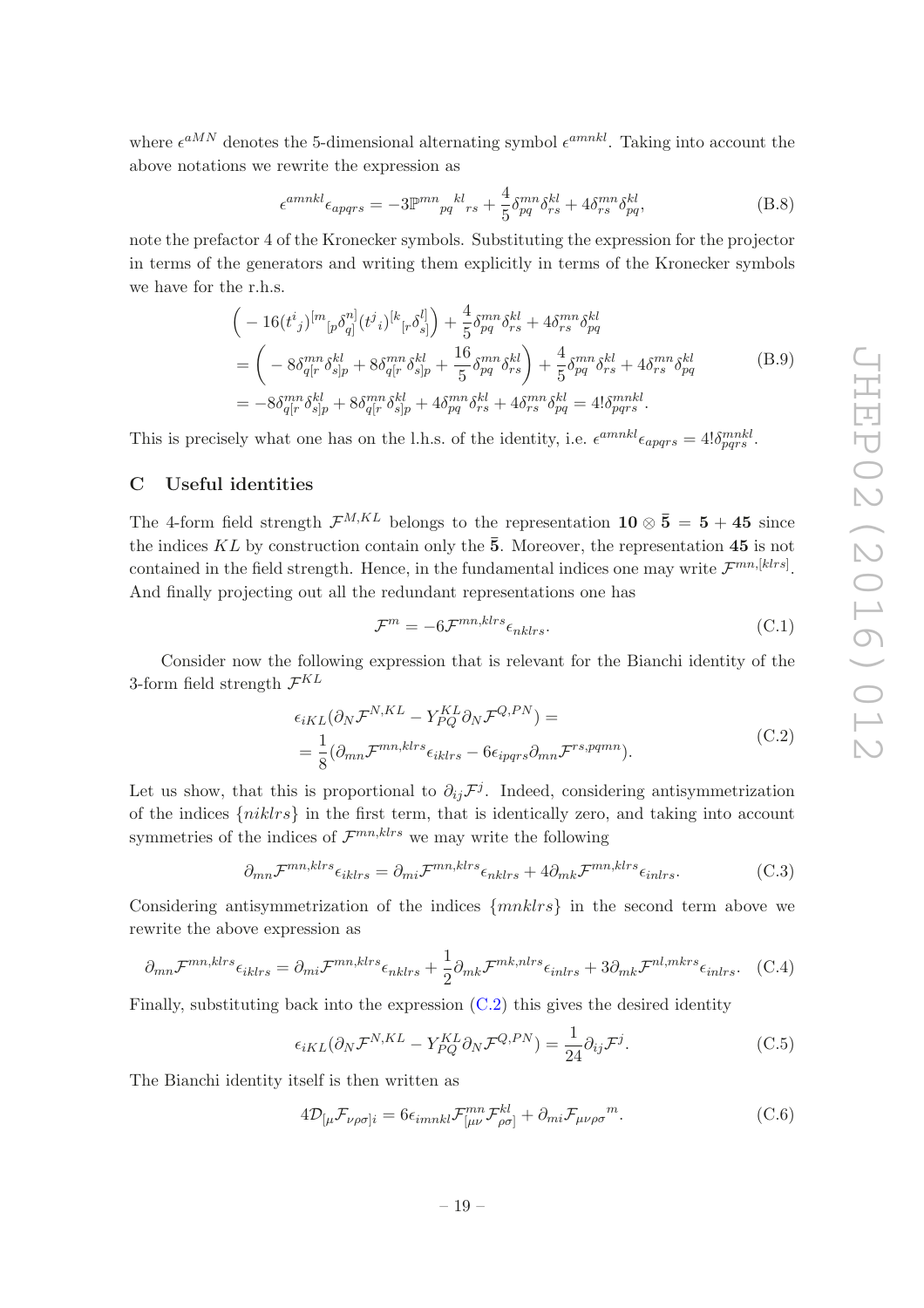### <span id="page-20-0"></span>D Gauge invariance of the topological Lagrangian

In this appendix explicit check of invariance of the topological Lagrangian under all gauge transformations is provided. Let us for convenience recall the variation of the topological Lagrangian

<span id="page-20-1"></span>
$$
\delta \mathcal{L}_{\text{top}} = A \epsilon^{\mu \nu \rho \lambda \sigma \tau \kappa} \bigg[ \mathcal{F}_{\mu \nu \rho \lambda}{}^{i} \partial_{ij} \Delta C^{j}_{\sigma \tau \kappa} + 6 \mathcal{F}_{\mu \nu}{}^{ij} \mathcal{F}_{\rho \lambda \sigma i} \Delta B_{\tau \kappa j} - 2 \mathcal{F}_{\mu \nu \rho i} \mathcal{F}_{\lambda \sigma \tau j} \delta A^{ij}_{\kappa} \bigg]. \tag{D.1}
$$

Note, that the above expression is written completely in covariant terms, while this is not true for the topological Lagrangian itself. The only way to have a covariant form is to introduce a fictitious 8-dimensional space-time with a 7-dimensional and write a covariant expression, whose variation becomes a full derivative. Hence, one obtains an integration over the 7-dimensional boundary, that is formally identified with the usual space-time.

Let us start first with generalized diffeomorphisms parametrized by  $\Lambda^M$ , that give for  $(D.1)$ 

$$
\delta_{\Lambda} \mathcal{L}_{\text{top}} \Rightarrow \mathcal{F}_{\mu\nu\rho\lambda}{}^{m} \partial_{mn} (\Lambda^{nk} \mathcal{F}_{\sigma\tau\kappa k}) - 12 \epsilon_{npqrs} \mathcal{F}_{\mu\nu}{}^{mn} \mathcal{F}_{\rho\lambda\sigma m} \Lambda^{pq} \mathcal{F}_{\tau\kappa}{}^{rs} - 2 \mathcal{F}_{\mu\nu\rho m} \mathcal{F}_{\lambda\sigma\tau n} \mathcal{D}_{\kappa} \Lambda^{mn}.
$$
\n(D.2)

Here and everywhere in this section we omit the space-time alternating symbol  $\epsilon^{\mu\nu\rho\lambda\sigma\tau\kappa}$  to preserve space and for clarity of notations. Hence, the corresponding antisymmetrization of all the dummy space-time indices is always undermined. In addition, since one is actually dealing with the action rather than the Lagrangian, that involves integration over the spacetime coordinates  $x^{\mu}$  as well as the extended coordinates  $\mathbb{X}^{mn}$ , all full-derivative terms in  $\mathcal{D}_{\mu}$  or  $\partial_{mn}$  are dropped.

Hence, performing integration by parts in the first term with respect to  $\partial_{mn}$  and in the last term with respect to  $\mathcal{D}_{\mu}$  and taking into account the hidden contraction with the alternating symbol we have

$$
- \partial_{mn} \mathcal{F}_{\mu\nu\rho\lambda}{}^{m} \Lambda^{nk} \mathcal{F}_{\sigma\tau\kappa k} - 12 \epsilon_{npqrs} \mathcal{F}_{\mu\nu}{}^{mn} \mathcal{F}_{\rho\lambda\sigma m} \Lambda^{pq} \mathcal{F}_{\tau\kappa}{}^{rs} + 4(\mathcal{D}_{\mu} \mathcal{F}_{\nu\rho\lambda m}) \mathcal{F}_{\sigma\tau\kappa n} \Lambda^{mn}
$$
  
=  $6 \epsilon_{mpqrs} \mathcal{F}_{\mu\nu}{}^{pq} \mathcal{F}_{\rho\lambda}{}^{rs} \Lambda^{mn} \mathcal{F}_{\sigma\tau\kappa n} + 12 \epsilon_{mpqrs} \mathcal{F}_{\mu\nu}{}^{mn} \mathcal{F}_{\rho\lambda\sigma n} \Lambda^{pq} \mathcal{F}_{\tau\kappa}{}^{rs}$  (D.3)  
=  $18 \epsilon_{mpqrs} \mathcal{F}_{\mu\nu}{}^{[pq} \mathcal{F}_{\rho\lambda}{}^{rs} \Lambda^{mn} \mathcal{F}_{\sigma\tau\kappa n} \equiv 0.$ 

Here we have used the Bianchi identity for  $\mathcal{F}_{\mu\nu\rho m}$  in the second line and organized a full antisymmetrization of six  $SL(5)$  indices  $\{mnpqrs\}$  labeling the 5 ensuring vanishing of the expression.

For gauge transformations parametrized by the 1-form parameter  $\Xi_{\mu k}$  we write

$$
\delta_{\Xi} \mathcal{L} \Rightarrow 3 \mathcal{F}_{\mu\nu\rho\lambda}{}^{m} \partial_{mn} (\mathcal{F}_{\sigma\tau}{}^{nk} \Xi_{\kappa k}) + 12 \mathcal{F}_{\mu\nu}{}^{mn} \mathcal{F}_{\rho\lambda\sigma m} \mathcal{D}_{\tau} \Xi_{\kappa n} \n- \frac{1}{8} \mathcal{F}_{\mu\nu\rho m} \mathcal{F}_{\lambda\sigma\tau n} \epsilon^{mnpqr} \partial_{pq} \Xi_{\kappa r}.
$$
\n(D.4)

Performing integration by parts in all the terms and relabeling indices we obtain

$$
-3\partial_{nm}\mathcal{F}_{\mu\nu\rho\lambda}{}^{n}\mathcal{F}_{\sigma\tau}{}^{mn}\Xi_{\kappa n} + 12\mathcal{F}_{\sigma\tau}{}^{mn}\mathcal{D}_{\mu}\mathcal{F}_{\nu\rho\lambda m}\Xi_{\kappa n} - 12\mathcal{D}_{\tau}\mathcal{F}_{\mu\nu}{}^{mn}\mathcal{F}_{\rho\lambda\sigma m}\Xi_{\kappa n}
$$
  
+
$$
\frac{1}{4}\partial_{pq}\mathcal{F}_{\mu\nu\rho m}\mathcal{F}_{\lambda\sigma\tau n}\epsilon^{mnpqr}\Xi_{\kappa r}
$$

$$
= 18\epsilon_{mpqrs}\mathcal{F}_{\sigma\tau}{}^{mn}\mathcal{F}_{\mu\nu}{}^{pq}\mathcal{F}_{\rho\lambda}{}^{rs}\Xi_{\kappa n} = 18\epsilon_{mpqrs}\mathcal{F}_{\sigma\tau}{}^{[mn}\mathcal{F}_{\mu\nu}{}^{pq}\mathcal{F}_{\rho\lambda}{}^{rs} \Xi_{\kappa n} \equiv 0.
$$
 (D.5)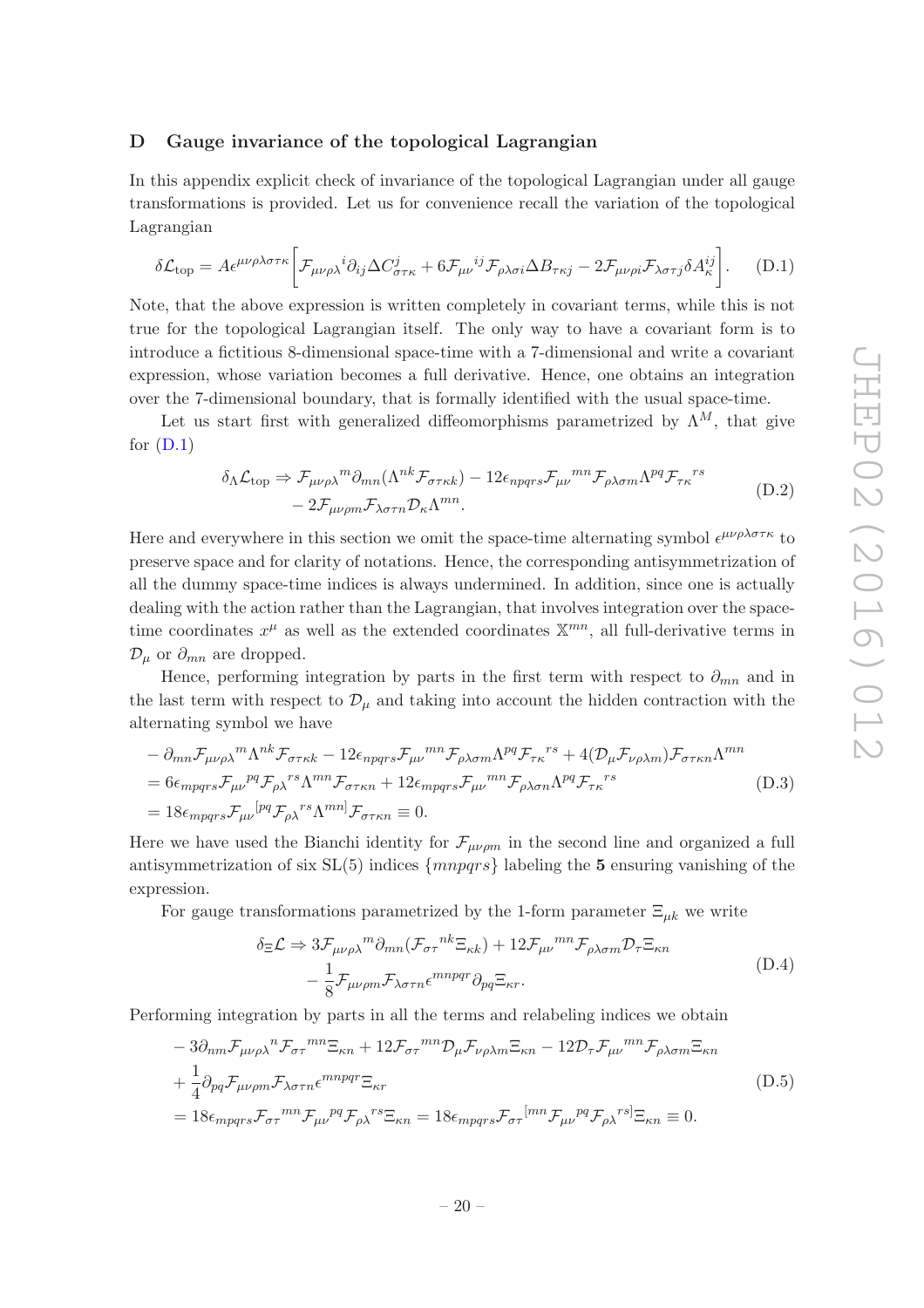Here the second and the last terms in the first expression cancel dues to the Bianchi identity for the 2-form field strength  $\mathcal{F}_{\mu\nu}{}^{mn}$ , while the Bianchi identity for the 3-form field strength results in a single term. Following precisely the same arguments as above one observes the indices {mnpqrs} are fully antisymmetrized, and hence the term vanishes identically.

Finally, for the 3-form gauge transformations parametrized by  $\Psi_{\mu\nu}{}^m$  we have

$$
\delta_{\Psi} \mathcal{L} \Rightarrow 3 \mathcal{F}_{\mu\nu\rho\lambda} \partial_{mn} \mathcal{D}_{\sigma} \Psi_{\tau\kappa}{}^{n} - 6 \mathcal{F}_{\mu\nu}^{mn} \mathcal{F}_{\rho\lambda\sigma m} \partial_{kn} \Psi_{\tau\kappa}{}^{k}
$$
  
= 
$$
-3 \mathcal{D}_{\sigma} \mathcal{F}_{\mu\nu\rho\lambda} \partial_{mn} \Psi_{\tau\kappa}{}^{n} - 6 \mathcal{F}_{\mu\nu}^{mn} \mathcal{F}_{\rho\lambda\sigma m} \partial_{kn} \Psi_{\tau\kappa}{}^{k} \equiv 0.
$$
 (D.6)

Here in the first line we used the fact that  $\partial_{mn} \mathcal{D}_{\sigma} \Psi_{\mu\nu}{}^n = \mathcal{D}_{\sigma} \partial_{mn} \Psi_{\mu\nu}{}^n$  and in the second line the Bianchi identity for the 4-form field strength.

Let us now show that the used identity indeed holds, i.e. that one is allowed to swap derivatives in such expression. Effectively, this identity can be rewritten just as  $\partial_{mn}\mathcal{L}_\Lambda\Psi^n$  –  $\mathcal{L}_{\Lambda}\partial_{mn}\Psi^n=0$  for some generalized tensor  $\Psi^m$  in the 5 of SL(5) with generalized weight  $\lambda[\Psi] = 3/5$ . One notes, that this condition is nothing else but just a condition for  $\partial_{mn}\Psi^n$ to be a generalized tensor transforming under  $\bar{5}$ . Hence, one indeed expects this to hold as precisely this term appears in the transformation  $\Delta B_{\mu\nu m}$  and in the Bianchi identity for  $\mathcal{F}_{\mu\nu\rho m}$ . Since all other terms in these expressions are generalized tensors the term  $\partial_{mn}\Psi^n$ should be a generalized tensor of weight  $\lambda[\partial_{mn}\Psi^n] = +2/5$ .

However, let us check this explicitly and write first supposing  $\partial_{mn}\Psi^n$  is a generalized tensor of weight  $+2/5$ 

$$
\partial_{mn} \mathcal{L}_{\Lambda} \Psi^{n} = \frac{1}{2} \partial_{mn} \Lambda^{pq} \partial_{pq} \Psi^{n} + \frac{1}{2} \Lambda^{pq} \partial_{mn} \partial_{pq} \Psi^{n} - \frac{1}{4} (t^{n}{}_{r})^{kl}{}_{pq} \partial_{mn} \partial_{kl} \Lambda^{pq} \Psi^{r}
$$

$$
- \frac{1}{4} (t^{n}{}_{r})^{kl}{}_{pq} \partial_{kl} \Lambda^{pq} \partial_{mn} \Psi^{r} + \frac{3}{5 \cdot 2} \partial_{mn} \partial_{pq} \Lambda^{pq} \Psi^{n} + \frac{3}{5 \cdot 2} \partial_{pq} \Lambda^{pq} \partial_{mn} \Psi^{n}; \quad (D.7)
$$

$$
\mathcal{L}_{\Lambda} (\partial_{mn} \Psi^{n}) = \frac{1}{2} \Lambda^{pq} \partial_{pq} \partial_{mn} \Psi^{n} + \frac{1}{4} (t^{r}{}_{m})^{kl}{}_{pq} \partial_{kl} \Lambda^{pq} \partial_{rn} \Psi^{n} + \frac{2}{5 \cdot 2} \partial_{pq} \Lambda^{pq} \partial_{mn} \Psi^{n}.
$$

We now show that these expressions are equivalent up to terms vanishing under the section condition. Taking difference of these expressions one notes, that there are terms of the form  $\partial Λ\partial Ψ\Psi$  and  $\partial θ\Lambda\Psi$  that should vanish separately. Indeed, we have for the first type

$$
\Rightarrow \frac{1}{2} \partial_{mn} \Lambda^{pq} \partial_{pq} \Psi^n - \frac{1}{4} (t^n r)^{kl}{}_{pq} \partial_{kl} \Lambda^{pq} \partial_{mn} \Psi^r - \frac{1}{4} (t^r m)^{kl}{}_{pq} \partial_{kl} \Lambda^{pq} \partial_{rn} \Psi^n + \frac{1}{10} \partial_{pq} \Lambda^{pq} \partial_{mn} \Psi^n
$$
  

$$
= \frac{1}{2} \partial_{mn} \Lambda^{pq} \partial_{pq} \Psi^n - \partial_{nq} \Lambda^{pq} \partial_{mp} \Psi^n - \partial_{mq} \Lambda^{pq} \partial_{pn} \Psi^n + \frac{1}{2} \partial_{pq} \Lambda^{pq} \partial_{mn} \Psi^n
$$
  

$$
= 3 \partial_{[mn} \Lambda^{pq} \partial_{pq]} \Psi^n \equiv 0,
$$
 (D.8)

where in the second line the explicit form of the SL(5) generators and in the last line the section condition were used.

The similar calculation can be performed for the terms of the second type and one gets the following

$$
\Rightarrow -\frac{1}{4} (t^n r)^{kl}{}_{pq} \partial_{mn} \partial_{kl} \Lambda^{pq} \Psi^r + \frac{3}{10} \partial_{mr} \partial_{pq} \Lambda^{pq} \Psi^r
$$
\n
$$
= -\partial_{mp} \partial_{rq} \Lambda^{pq} \Psi^r + \frac{1}{2} \partial_{mr} \partial_{pq} \Lambda^{pq} \Psi^r = -3 \partial_{[mp} \partial_{rq]} \Lambda^{pq} \Psi^r \equiv 0.
$$
\n(D.9)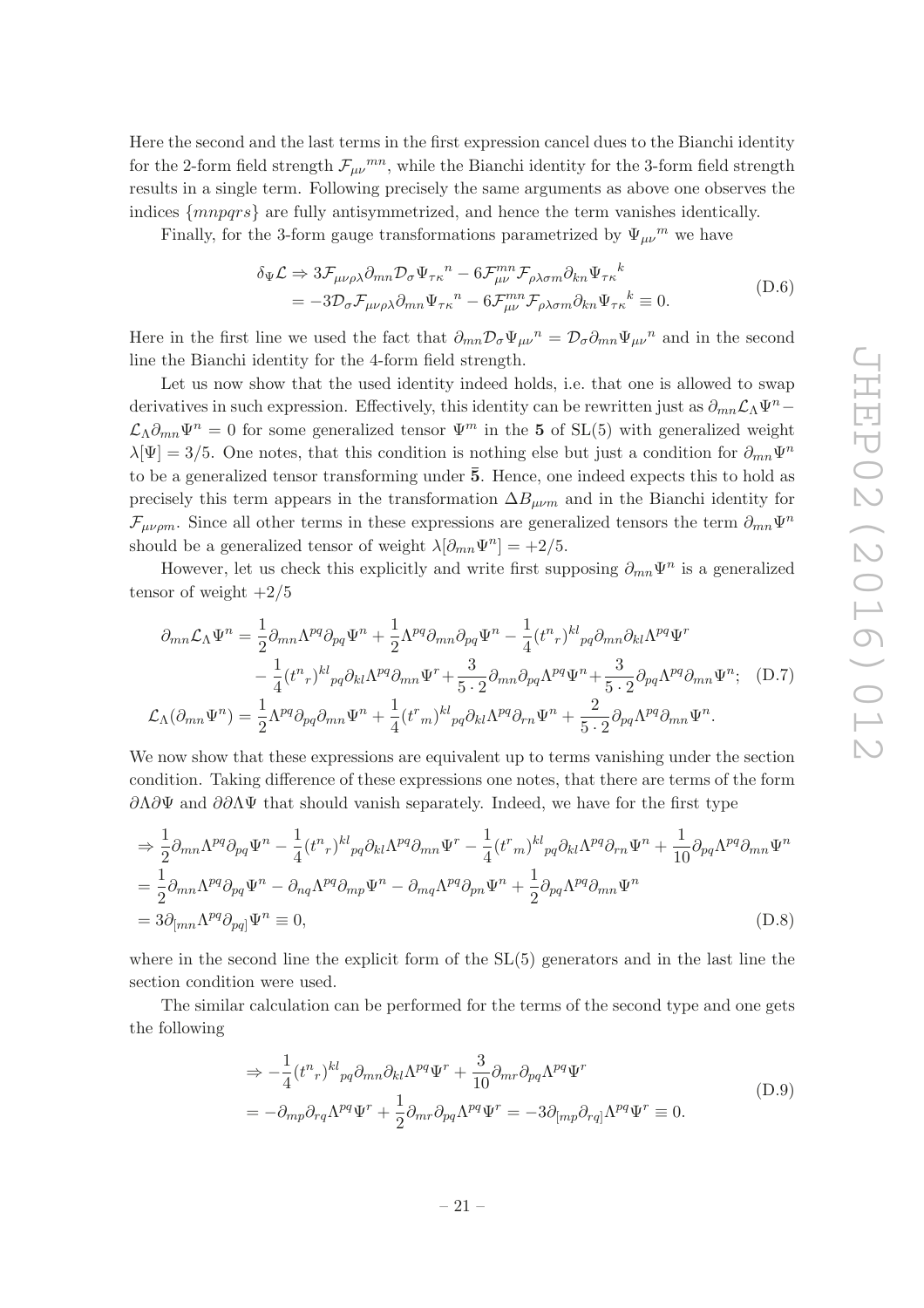Hence, this concludes the explicit proof of invariance of the topological Lagrangian. This invariance fixes all internal coefficients, while leaving the overall prefactor arbitrary. The latter will be fixed by invariance under external 1+6-dimensional diffeomorphisms.

Open Access. This article is distributed under the terms of the Creative Commons Attribution License [\(CC-BY 4.0\)](http://creativecommons.org/licenses/by/4.0/), which permits any use, distribution and reproduction in any medium, provided the original author(s) and source are credited.

# References

- <span id="page-22-0"></span>[1] W. Siegel, Superspace duality in low-energy superstrings, Phys. Rev. D 48 [\(1993\) 2826](http://dx.doi.org/10.1103/PhysRevD.48.2826) [[hep-th/9305073](http://arxiv.org/abs/hep-th/9305073)] [IN[SPIRE](http://inspirehep.net/search?p=find+EPRINT+hep-th/9305073)].
- <span id="page-22-6"></span>[2] C.M. Hull, Generalised geometry for M-theory, JHEP 07 [\(2007\) 079](http://dx.doi.org/10.1088/1126-6708/2007/07/079) [[hep-th/0701203](http://arxiv.org/abs/hep-th/0701203)] [IN[SPIRE](http://inspirehep.net/search?p=find+EPRINT+hep-th/0701203)].
- [3] C. Hull and B. Zwiebach, The gauge algebra of double field theory and Courant brackets, JHEP 09 [\(2009\) 090](http://dx.doi.org/10.1088/1126-6708/2009/09/090) [[arXiv:0908.1792](http://arxiv.org/abs/0908.1792)] [IN[SPIRE](http://inspirehep.net/search?p=find+EPRINT+arXiv:0908.1792)].
- <span id="page-22-8"></span>[4] D.S. Berman and M.J. Perry, *Generalized geometry and M-theory, JHEP* **06** [\(2011\) 074](http://dx.doi.org/10.1007/JHEP06(2011)074) [[arXiv:1008.1763](http://arxiv.org/abs/1008.1763)] [IN[SPIRE](http://inspirehep.net/search?p=find+EPRINT+arXiv:1008.1763)].
- <span id="page-22-7"></span>[5] D.S. Berman, H. Godazgar, M.J. Perry and P. West, Duality invariant actions and generalised geometry, JHEP  $02$  [\(2012\) 108](http://dx.doi.org/10.1007/JHEP02(2012)108)  $\text{arXiv:1111.0459}$  $\text{arXiv:1111.0459}$  $\text{arXiv:1111.0459}$  [IN[SPIRE](http://inspirehep.net/search?p=find+EPRINT+arXiv:1111.0459)].
- <span id="page-22-1"></span>[6] D.S. Berman, H. Godazgar and M.J. Perry, SO(5, 5) duality in M-theory and generalized geometry, [Phys. Lett.](http://dx.doi.org/10.1016/j.physletb.2011.04.046) **B 700** (2011) 65 [[arXiv:1103.5733](http://arxiv.org/abs/1103.5733)] [IN[SPIRE](http://inspirehep.net/search?p=find+EPRINT+arXiv:1103.5733)].
- <span id="page-22-2"></span>[7] F. Hassler, D. Lüst and S. Massai, On inflation and de Sitter in non-geometric string backgrounds,  $arXiv:1405.2325$  [IN[SPIRE](http://inspirehep.net/search?p=find+EPRINT+arXiv:1405.2325)].
- <span id="page-22-3"></span>[8] R. Blumenhagen, A. Font and E. Plauschinn, Relating double field theory to the scalar potential of  $N = 2$  gauged supergravity, JHEP 12 [\(2015\) 122](http://dx.doi.org/10.1007/JHEP12(2015)122)  $\left[$ [arXiv:1507.08059](http://arxiv.org/abs/1507.08059) $\right]$  [IN[SPIRE](http://inspirehep.net/search?p=find+EPRINT+arXiv:1507.08059)].
- <span id="page-22-4"></span>[9] G. Dibitetto, A. Guarino and D. Roest, Exceptional flux compactifications, JHEP 05 [\(2012\) 056](http://dx.doi.org/10.1007/JHEP05(2012)056) [[arXiv:1202.0770](http://arxiv.org/abs/1202.0770)] [IN[SPIRE](http://inspirehep.net/search?p=find+EPRINT+arXiv:1202.0770)].
- [10] G. Dibitetto, J.J. Fernandez-Melgarejo, D. Marques and D. Roest, Duality orbits of non-geometric fluxes, [Fortsch. Phys.](http://dx.doi.org/10.1002/prop.201200078)  $60$  (2012) 1123 [[arXiv:1203.6562](http://arxiv.org/abs/1203.6562)] [IN[SPIRE](http://inspirehep.net/search?p=find+EPRINT+arXiv:1203.6562)].
- [11] F. Hassler and D. Lüst, Non-commutative/non-associative IIA (IIB)  $O$  and R-branes and their intersections, JHEP  $07$  [\(2013\) 048](http://dx.doi.org/10.1007/JHEP07(2013)048)  $\text{arXiv:1303.1413}$  $\text{arXiv:1303.1413}$  $\text{arXiv:1303.1413}$  [IN[SPIRE](http://inspirehep.net/search?p=find+EPRINT+arXiv:1303.1413)].
- [12] S. Jensen, The KK-monopole/NS5-brane in doubled geometry, JHEP 07 [\(2011\) 088](http://dx.doi.org/10.1007/JHEP07(2011)088) [[arXiv:1106.1174](http://arxiv.org/abs/1106.1174)] [IN[SPIRE](http://inspirehep.net/search?p=find+EPRINT+arXiv:1106.1174)].
- [13] D. Andriot, M. Larfors, D. Lüst and P. Patalong, A ten-dimensional action for non-geometric fluxes, JHEP  $09$  [\(2011\) 134](http://dx.doi.org/10.1007/JHEP09(2011)134)  $\text{arXiv:1106.4015}$  $\text{arXiv:1106.4015}$  $\text{arXiv:1106.4015}$  [IN[SPIRE](http://inspirehep.net/search?p=find+EPRINT+arXiv:1106.4015)].
- [14] D. Andriot, O. Hohm, M. Larfors, D. Lüst and P. Patalong, Non-geometric fluxes in supergravity and double field theory, [Fortsch. Phys.](http://dx.doi.org/10.1002/prop.201200085) 60 (2012) 1150  $\arxi$  1379. [IN[SPIRE](http://inspirehep.net/search?p=find+EPRINT+arXiv:1204.1979)].
- [15] D. Andriot, O. Hohm, M. Larfors, D. Lüst and P. Patalong, A geometric action for non-geometric fluxes, [Phys. Rev. Lett.](http://dx.doi.org/10.1103/PhysRevLett.108.261602) 108 (2012) 261602 [arXiv: 1202.3060] [IN[SPIRE](http://inspirehep.net/search?p=find+EPRINT+arXiv:1202.3060)].
- <span id="page-22-5"></span>[16] K. Lee, C. Strickland-Constable and D. Waldram, New gaugings and non-geometry, [arXiv:1506.03457](http://arxiv.org/abs/1506.03457) [IN[SPIRE](http://inspirehep.net/search?p=find+EPRINT+arXiv:1506.03457)].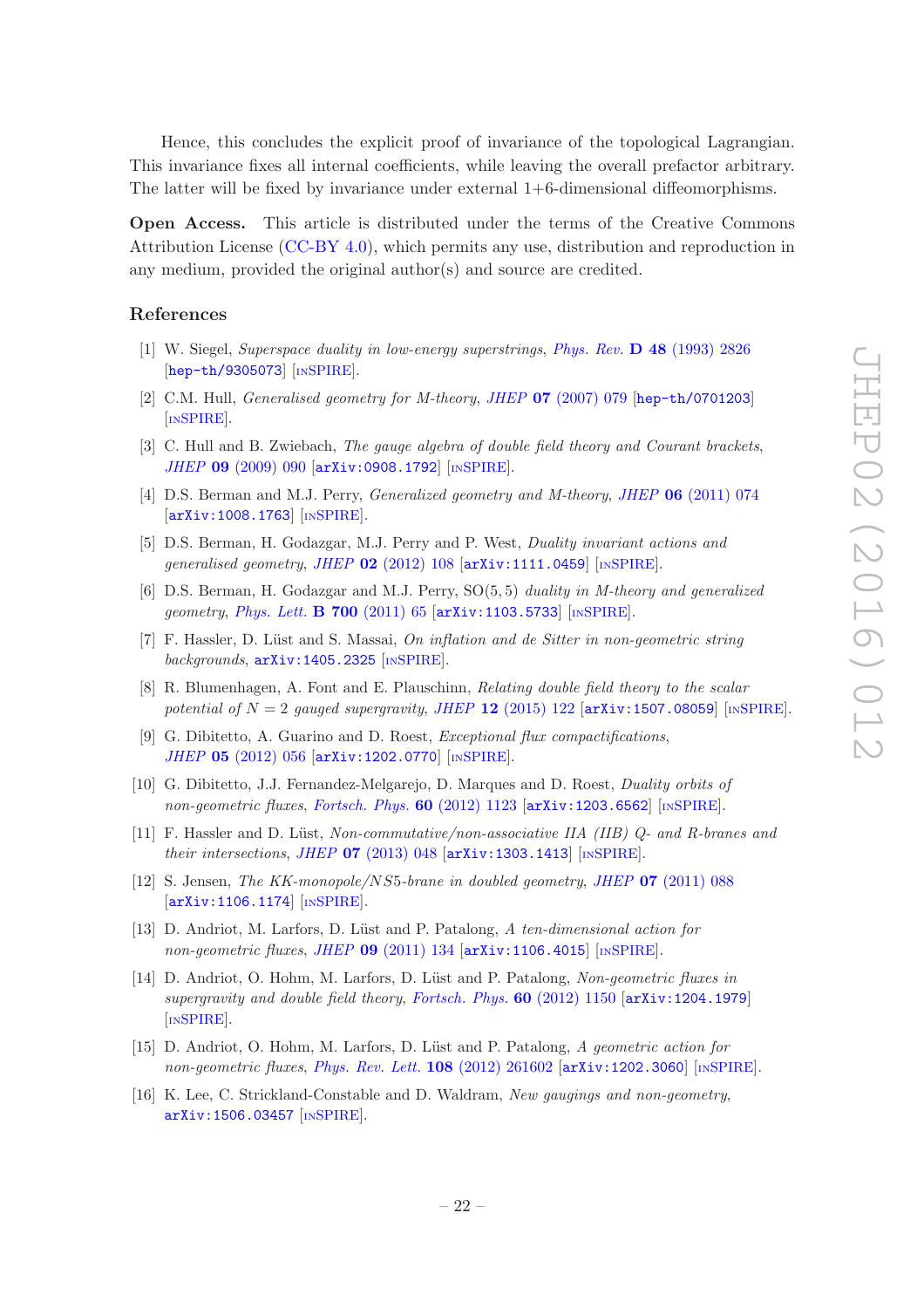- <span id="page-23-0"></span>[17] M. Graña and D. Marqués, *Gauged double field theory, JHEP*  $04$  [\(2012\) 020](http://dx.doi.org/10.1007/JHEP04(2012)020) [[arXiv:1201.2924](http://arxiv.org/abs/1201.2924)] [IN[SPIRE](http://inspirehep.net/search?p=find+EPRINT+arXiv:1201.2924)].
- <span id="page-23-11"></span>[18] D.S. Berman, E.T. Musaev, D.C. Thompson and D.C. Thompson, Duality invariant M-theory: gauged supergravities and Scherk-Schwarz reductions, JHEP 10 [\(2012\) 174](http://dx.doi.org/10.1007/JHEP10(2012)174) [[arXiv:1208.0020](http://arxiv.org/abs/1208.0020)] [IN[SPIRE](http://inspirehep.net/search?p=find+EPRINT+arXiv:1208.0020)].
- <span id="page-23-9"></span>[19] E.T. Musaev, Gauged supergravities in 5 and 6 dimensions from generalised Scherk-Schwarz reductions, JHEP 05 [\(2013\) 161](http://dx.doi.org/10.1007/JHEP05(2013)161) [[arXiv:1301.0467](http://arxiv.org/abs/1301.0467)] [IN[SPIRE](http://inspirehep.net/search?p=find+EPRINT+arXiv:1301.0467)].
- <span id="page-23-13"></span>[20] C.D.A. Blair, E. Malek and J.-H. Park, M-theory and type IIB from a duality manifest action, JHEP 01 [\(2014\) 172](http://dx.doi.org/10.1007/JHEP01(2014)172) [[arXiv:1311.5109](http://arxiv.org/abs/1311.5109)] [IN[SPIRE](http://inspirehep.net/search?p=find+EPRINT+arXiv:1311.5109)].
- <span id="page-23-10"></span>[21] W.H. Baron, *Gaugings from*  $E_{7(7)}$  *extended geometries, Phys. Rev.* **D 91** [\(2015\) 024008](http://dx.doi.org/10.1103/PhysRevD.91.024008) [[arXiv:1404.7750](http://arxiv.org/abs/1404.7750)] [IN[SPIRE](http://inspirehep.net/search?p=find+EPRINT+arXiv:1404.7750)].
- <span id="page-23-12"></span>[22] E. Malek and H. Samtleben, Dualising consistent IIA/IIB truncations, JHEP 12 [\(2015\) 029](http://dx.doi.org/10.1007/JHEP12(2015)029) [[arXiv:1510.03433](http://arxiv.org/abs/1510.03433)] [IN[SPIRE](http://inspirehep.net/search?p=find+EPRINT+arXiv:1510.03433)].
- [23] A. Baguet, O. Hohm and H. Samtleben, Consistent type IIB reductions to maximal 5D supergravity, Phys. Rev. D  $92$  [\(2015\) 065004](http://dx.doi.org/10.1103/PhysRevD.92.065004) [[arXiv:1506.01385](http://arxiv.org/abs/1506.01385)] [IN[SPIRE](http://inspirehep.net/search?p=find+J+"Phys.Rev.,D92,065004")].
- <span id="page-23-1"></span>[24] A. Baguet, O. Hohm and H. Samtleben,  $E_{6(6)}$  exceptional field theory: review and embedding of type IIB, [PoS\(CORFU2014\)133](http://pos.sissa.it/cgi-bin/reader/contribution.cgi?id=PoS(CORFU2014)133) [[arXiv:1506.01065](http://arxiv.org/abs/1506.01065)] [IN[SPIRE](http://inspirehep.net/search?p=find+EPRINT+arXiv:1506.01065)].
- <span id="page-23-2"></span>[25] A. Coimbra, C. Strickland-Constable and D. Waldram,  $E_{d(d)} \times \mathbb{R}^+$  generalised geometry, connections and M-theory, JHEP  $02$  [\(2014\) 054](http://dx.doi.org/10.1007/JHEP02(2014)054)  $\text{arXiv:1112.3989}$  $\text{arXiv:1112.3989}$  $\text{arXiv:1112.3989}$  [IN[SPIRE](http://inspirehep.net/search?p=find+EPRINT+arXiv:1112.3989)].
- [26] A. Coimbra, C. Strickland-Constable and D. Waldram, Supergravity as generalised geometry I: type II theories, JHEP 11 [\(2011\) 091](http://dx.doi.org/10.1007/JHEP11(2011)091)  $arXiv:1107.1733$  [IN[SPIRE](http://inspirehep.net/search?p=find+EPRINT+arXiv:1107.1733)].
- [27] A. Coimbra, C. Strickland-Constable and D. Waldram, Supergravity as generalised geometry II:  $E_{d(d)} \times \mathbb{R}^+$  and M-theory, JHEP 03 [\(2014\) 019](http://dx.doi.org/10.1007/JHEP03(2014)019) [[arXiv:1212.1586](http://arxiv.org/abs/1212.1586)] [IN[SPIRE](http://inspirehep.net/search?p=find+EPRINT+arXiv:1212.1586)].
- [28] A. Coimbra, C. Strickland-Constable and D. Waldram, Supersymmetric backgrounds and generalised special holonomy, [arXiv:1411.5721](http://arxiv.org/abs/1411.5721) [IN[SPIRE](http://inspirehep.net/search?p=find+EPRINT+arXiv:1411.5721)].
- <span id="page-23-3"></span>[29] M. Cederwall, T-duality and non-geometric solutions from double geometry, [Fortsch. Phys.](http://dx.doi.org/10.1002/prop.201400069) 62 (2014) 942 [[arXiv:1409.4463](http://arxiv.org/abs/1409.4463)] [IN[SPIRE](http://inspirehep.net/search?p=find+EPRINT+arXiv:1409.4463)].
- <span id="page-23-4"></span>[30] D.S. Berman, M. Cederwall and M.J. Perry, *Global aspects of double geometry*, JHEP 09 [\(2014\) 066](http://dx.doi.org/10.1007/JHEP09(2014)066) [[arXiv:1401.1311](http://arxiv.org/abs/1401.1311)] [IN[SPIRE](http://inspirehep.net/search?p=find+EPRINT+arXiv:1401.1311)].
- [31] M. Cederwall, The geometry behind double geometry, JHEP 09 [\(2014\) 070](http://dx.doi.org/10.1007/JHEP09(2014)070)  $\vert$ [arXiv:1402.2513](http://arxiv.org/abs/1402.2513) $\vert$  [IN[SPIRE](http://inspirehep.net/search?p=find+EPRINT+arXiv:1402.2513)].
- <span id="page-23-5"></span>[32] S.-J. Rey and Y. Sakatani, Finite transformations in doubled and exceptional space, [arXiv:1510.06735](http://arxiv.org/abs/1510.06735) [IN[SPIRE](http://inspirehep.net/search?p=find+EPRINT+arXiv:1510.06735)].
- <span id="page-23-6"></span>[33] J. Palmkvist, *Exceptional geometry and Borcherds superalgebras*, *JHEP* 11 [\(2015\) 032](http://dx.doi.org/10.1007/JHEP11(2015)032) [[arXiv:1507.08828](http://arxiv.org/abs/1507.08828)] [IN[SPIRE](http://inspirehep.net/search?p=find+EPRINT+arXiv:1507.08828)].
- <span id="page-23-7"></span>[34] I. Bandos, Superstring in doubled superspace, [Phys. Lett.](http://dx.doi.org/10.1016/j.physletb.2015.10.081) **B** 751 (2015) 408 [[arXiv:1507.07779](http://arxiv.org/abs/1507.07779)] [IN[SPIRE](http://inspirehep.net/search?p=find+EPRINT+arXiv:1507.07779)].
- <span id="page-23-8"></span>[35] D.S. Berman and F.J. Rudolph, Strings, branes and the self-dual solutions of exceptional field theory, JHEP  $05$  [\(2015\) 130](http://dx.doi.org/10.1007/JHEP05(2015)130)  $\text{arXiv:1412.2768}$  $\text{arXiv:1412.2768}$  $\text{arXiv:1412.2768}$  [IN[SPIRE](http://inspirehep.net/search?p=find+EPRINT+arXiv:1412.2768)].
- [36] D.S. Berman and F.J. Rudolph, Branes are waves and monopoles, JHEP 05 [\(2015\) 015](http://dx.doi.org/10.1007/JHEP05(2015)015) [[arXiv:1409.6314](http://arxiv.org/abs/1409.6314)] [IN[SPIRE](http://inspirehep.net/search?p=find+EPRINT+arXiv:1409.6314)].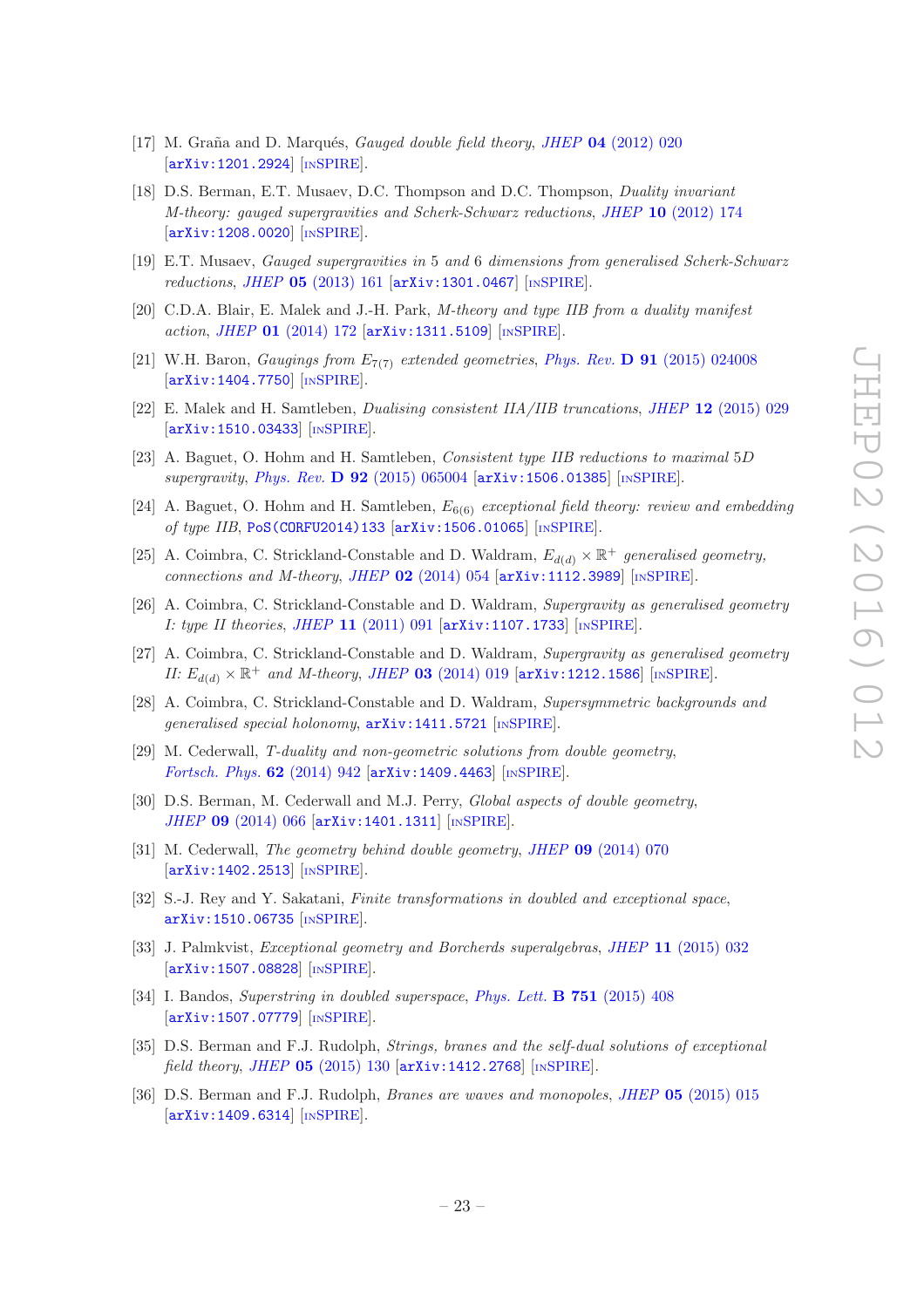- <span id="page-24-0"></span>[37] J. Berkeley, D.S. Berman and F.J. Rudolph, *Strings and branes are waves*. JHEP 06 [\(2014\) 006](http://dx.doi.org/10.1007/JHEP06(2014)006) [[arXiv:1403.7198](http://arxiv.org/abs/1403.7198)] [IN[SPIRE](http://inspirehep.net/search?p=find+EPRINT+arXiv:1403.7198)].
- <span id="page-24-1"></span>[38] D.S. Berman, M. Cederwall, A. Kleinschmidt and D.C. Thompson, The gauge structure of generalised diffeomorphisms, JHEP  $01$  [\(2013\) 064](http://dx.doi.org/10.1007/JHEP01(2013)064) [[arXiv:1208.5884](http://arxiv.org/abs/1208.5884)] [IN[SPIRE](http://inspirehep.net/search?p=find+EPRINT+arXiv:1208.5884)].
- <span id="page-24-2"></span>[39] G. Aldazabal, D. Marqués and C. Núñez, *Double field theory: a pedagogical review*, [Class. Quant. Grav.](http://dx.doi.org/10.1088/0264-9381/30/16/163001) 30 (2013) 163001 [[arXiv:1305.1907](http://arxiv.org/abs/1305.1907)] [IN[SPIRE](http://inspirehep.net/search?p=find+EPRINT+arXiv:1305.1907)].
- [40] D.S. Berman and D.C. Thompson, *Duality symmetric string and M-theory*, [Phys. Rept.](http://dx.doi.org/10.1016/j.physrep.2014.11.007) 566 (2014) 1 [[arXiv:1306.2643](http://arxiv.org/abs/1306.2643)] [IN[SPIRE](http://inspirehep.net/search?p=find+EPRINT+arXiv:1306.2643)].
- <span id="page-24-3"></span>[41] O. Hohm, D. Lüst and B. Zwiebach, *The spacetime of double field theory: review, remarks* and outlook, [Fortsch. Phys.](http://dx.doi.org/10.1002/prop.201300024) 61 (2013) 926 [[arXiv:1309.2977](http://arxiv.org/abs/1309.2977)] [IN[SPIRE](http://inspirehep.net/search?p=find+EPRINT+arXiv:1309.2977)].
- <span id="page-24-4"></span>[42] O. Hohm and H. Samtleben, U-duality covariant gravity, JHEP 09 [\(2013\) 080](http://dx.doi.org/10.1007/JHEP09(2013)080) [[arXiv:1307.0509](http://arxiv.org/abs/1307.0509)] [IN[SPIRE](http://inspirehep.net/search?p=find+EPRINT+arXiv:1307.0509)].
- <span id="page-24-5"></span>[43] O. Hohm and H. Samtleben, *Exceptional form of*  $D = 11$  *supergravity*, [Phys. Rev. Lett.](http://dx.doi.org/10.1103/PhysRevLett.111.231601) 111 (2013) 231601 [[arXiv:1308.1673](http://arxiv.org/abs/1308.1673)] [IN[SPIRE](http://inspirehep.net/search?p=find+EPRINT+arXiv:1308.1673)].
- <span id="page-24-6"></span>[44] O. Hohm and H. Samtleben, *Exceptional field theory III.*  $E_{8(8)}$ , Phys. Rev. D 90 [\(2014\) 066002](http://dx.doi.org/10.1103/PhysRevD.90.066002) [[arXiv:1406.3348](http://arxiv.org/abs/1406.3348)] [IN[SPIRE](http://inspirehep.net/search?p=find+EPRINT+arXiv:1406.3348)].
- [45] O. Hohm and H. Samtleben, *Exceptional field theory II.*  $E_{7(7)}$ , Phys. Rev. D 89 [\(2014\) 066017](http://dx.doi.org/10.1103/PhysRevD.89.066017) [[arXiv:1312.4542](http://arxiv.org/abs/1312.4542)] [IN[SPIRE](http://inspirehep.net/search?p=find+EPRINT+arXiv:1312.4542)].
- <span id="page-24-16"></span>[46] O. Hohm and H. Samtleben, *Exceptional field theory I. E*<sub>6(6)</sub> covariant form of M-theory and type IIB, Phys. Rev. D 89 [\(2014\) 066016](http://dx.doi.org/10.1103/PhysRevD.89.066016) [[arXiv:1312.0614](http://arxiv.org/abs/1312.0614)] [IN[SPIRE](http://inspirehep.net/search?p=find+EPRINT+arXiv:1312.0614)].
- <span id="page-24-15"></span>[47] A. Abzalov, I. Bakhmatov and E.T. Musaev, *Exceptional field theory:* SO(5,5), JHEP 06 [\(2015\) 088](http://dx.doi.org/10.1007/JHEP06(2015)088) [[arXiv:1504.01523](http://arxiv.org/abs/1504.01523)] [IN[SPIRE](http://inspirehep.net/search?p=find+EPRINT+arXiv:1504.01523)].
- <span id="page-24-7"></span>[48] O. Hohm and Y.-N. Wang, Tensor hierarchy and generalized Cartan calculus in  $SL(3) \times SL(2)$  exceptional field theory, JHEP 04 [\(2015\) 050](http://dx.doi.org/10.1007/JHEP04(2015)050) [[arXiv:1501.01600](http://arxiv.org/abs/1501.01600)] [IN[SPIRE](http://inspirehep.net/search?p=find+EPRINT+arXiv:1501.01600)].
- <span id="page-24-8"></span>[49] H. Godazgar, M. Godazgar, O. Hohm, H. Nicolai and H. Samtleben, Supersymmetric  $E_{7(7)}$ exceptional field theory, JHEP  $09$  [\(2014\) 044](http://dx.doi.org/10.1007/JHEP09(2014)044)  $[arXiv:1406.3235]$  $[arXiv:1406.3235]$  $[arXiv:1406.3235]$  [IN[SPIRE](http://inspirehep.net/search?p=find+EPRINT+arXiv:1406.3235)].
- <span id="page-24-17"></span>[50] E. Musaev and H. Samtleben, Fermions and supersymmetry in  $E_{6(6)}$  exceptional field theory, JHEP 03 [\(2015\) 027](http://dx.doi.org/10.1007/JHEP03(2015)027) [[arXiv:1412.7286](http://arxiv.org/abs/1412.7286)] [IN[SPIRE](http://inspirehep.net/search?p=find+EPRINT+arXiv:1412.7286)].
- <span id="page-24-9"></span>[51] E.T. Musaev, Exceptional field theory for  $E_{6(6)}$  supergravity, TSPU Bulletin 12 (2014) 198 [[arXiv:1503.08397](http://arxiv.org/abs/1503.08397)] [IN[SPIRE](http://inspirehep.net/search?p=find+EPRINT+arXiv:1503.08397)].
- <span id="page-24-10"></span>[52] D.S. Berman, E.T. Musaev and M.J. Perry, Boundary terms in generalized geometry and doubled field theory, [Phys. Lett.](http://dx.doi.org/10.1016/j.physletb.2011.11.019) **B** 706 (2011) 228  $\left[$ [arXiv:1110.3097](http://arxiv.org/abs/1110.3097) $\right]$  [IN[SPIRE](http://inspirehep.net/search?p=find+EPRINT+arXiv:1110.3097)].
- <span id="page-24-11"></span>[53] J. Berkeley, Solution-generating transformations in duality-invariant theories and the fluid/gravity correspondence, Ph.D. thesis, Queen Mary U., London U.K. (2015) [[arXiv:1511.00995](http://arxiv.org/abs/1511.00995)] [IN[SPIRE](http://inspirehep.net/search?p=find+EPRINT+arXiv:1511.00995)].
- <span id="page-24-12"></span>[54] J.-H. Park and Y. Suh, *U-gravity:* SL(N), *JHEP* **06** [\(2014\) 102](http://dx.doi.org/10.1007/JHEP06(2014)102) [[arXiv:1402.5027](http://arxiv.org/abs/1402.5027)] [IN[SPIRE](http://inspirehep.net/search?p=find+EPRINT+arXiv:1402.5027)].
- <span id="page-24-13"></span>[55] E. Sezgin and A. Salam, Maximal extended supergravity theory in seven-dimensions, [Phys. Lett.](http://dx.doi.org/10.1016/0370-2693(82)90204-0) **B 118** (1982) 359 [IN[SPIRE](http://inspirehep.net/search?p=find+J+"Phys.Lett.,B118,359")].
- <span id="page-24-14"></span>[56] E. Cremmer, B. Julia, H. Lü and C.N. Pope, *Dualization of dualities.* 1, [Nucl. Phys.](http://dx.doi.org/10.1016/S0550-3213(98)00136-9) **B 523** (1998) 73 [[hep-th/9710119](http://arxiv.org/abs/hep-th/9710119)] [IN[SPIRE](http://inspirehep.net/search?p=find+EPRINT+hep-th/9710119)].